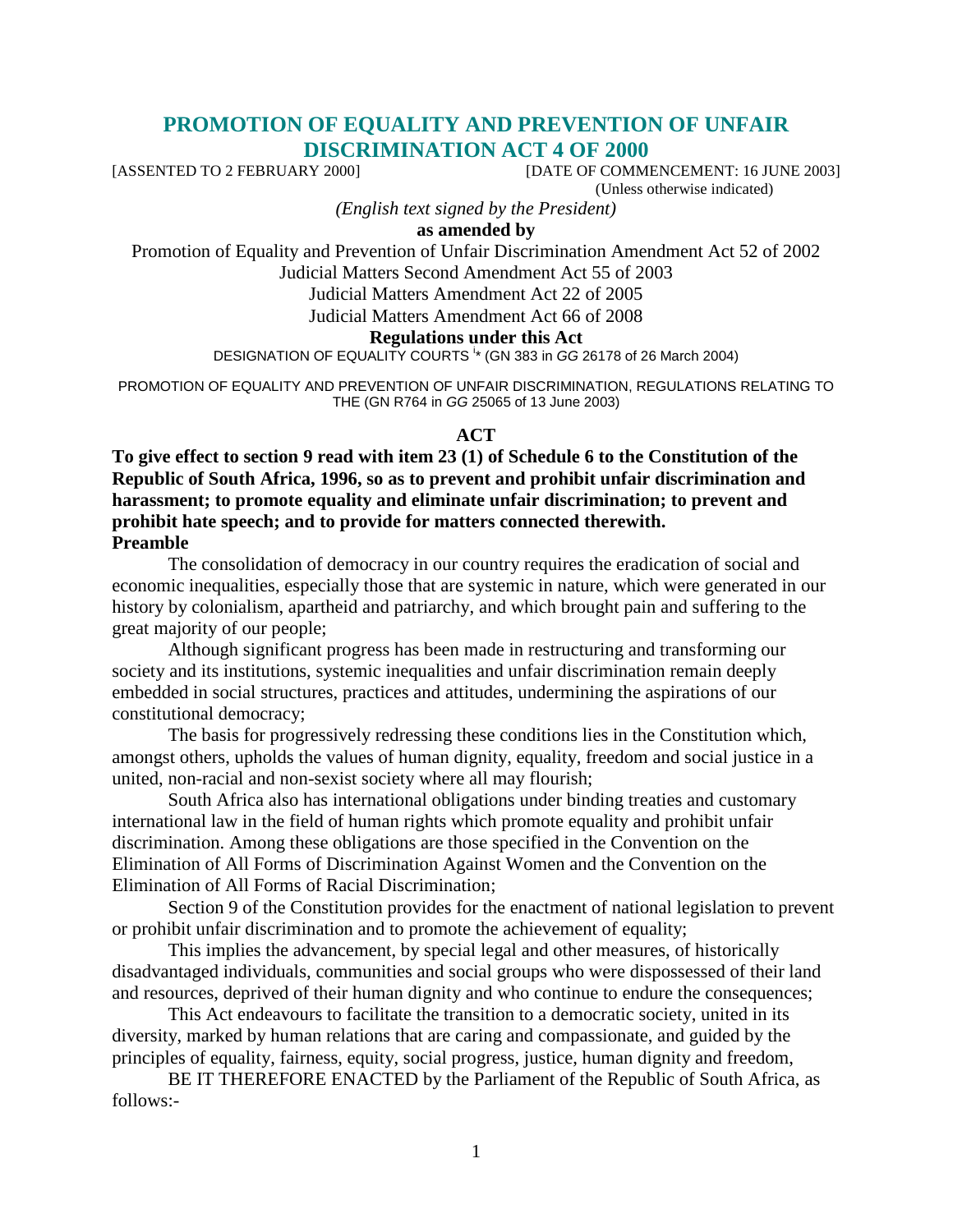# TABLE OF CONTENTS

#### CHAPTER 1

# DEFINITIONS, OBJECTS, INTERPRETATION, GUIDING PRINCIPLES AND APPLICATION OF

ACT

- 1 Definitions
- 2 Objects of Act
- 3 Interpretation of Act
- 4 Guiding principles
- 5 Application of Act

#### CHAPTER 2

#### PREVENTION, PROHIBITION AND ELIMINATION OF UNFAIR DISCRIMINATION, HATE SPEECH AND HARASSMENT

- 6 Prevention and general prohibition of unfair discrimination<br>7 Prohibition of unfair discrimination on ground of race
- Prohibition of unfair discrimination on ground of race
- 8 Prohibition of unfair discrimination on ground of gender
- 9 Prohibition of unfair discrimination on ground of disability
- 10 Prohibition of hate speech
- 11 Prohibition of harassment
- 12 Prohibition of dissemination and publication of unfair discriminatory information that unfairly discriminates

#### CHAPTER 3

#### BURDEN OF PROOF AND DETERMINATION OF FAIRNESS OR UNFAIRNESS

- 13 Burden of proof<br>14 Determination of
- Determination of fairness or unfairness
- 15 Hate speech and harassment not subject to determination of fairness

# CHAPTER 4

#### EQUALITY COURTS

16 Equality courts and presiding officers

[S. 16 substituted by s. 1 of Act 52 of 2002.]

- 17 Clerks of equality courts
- 18 Witnesses
- 19 Rules and court proceedings
- 20 Institution of proceedings in terms of or under Act<br>21 Powers and functions of equality court
- Powers and functions of equality court
- 22 Assessors
- 23 Appeals and reviews

#### CHAPTER 5

#### PROMOTION OF EQUALITY

- 24 General responsibility to promote equality
- 25 Duty of State to promote equality
- 26 Responsibility of persons operating in public domain to promote equality
- 27 Social commitment by all persons to promote equality
- 28 Special measures to promote equality with regard to race, gender \ and disability
- 29 Illustrative list of unfair practices in certain sectors

#### CHAPTER 6

#### GENERAL PROVISIONS AND IMPLEMENTATION OF ACT

- 30 Regulations
- 31 Implementation of Act

[S. 31 substituted by s. 3 of Act 52 of 2002.]

#### CHAPTER 7

#### REVIEW OF ACT, SHORT TITLE AND COMMENCEMENT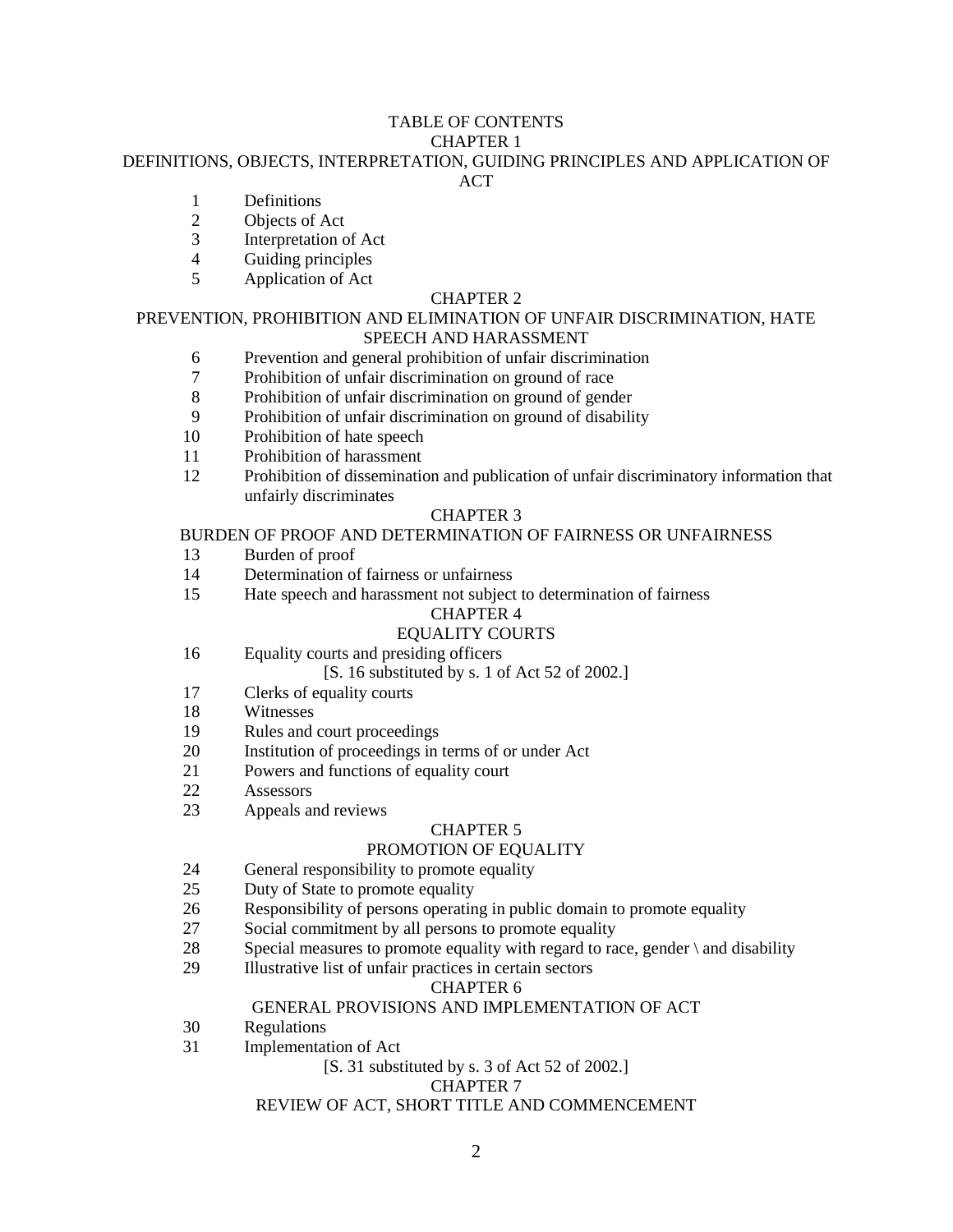- 32 Establishment of Equality Review Committee
- 33 Powers, functions and term of office of Equality Review Committee
- 34 Directive principle on HIV/AIDS, nationality, socio-economic status and family responsibility and status
- 35 Short title and commencement

#### **CHAPTER 1**

#### **DEFINITIONS, OBJECTS, INTERPRETATION, GUIDING PRINCIPLES AND APPLICATION OF ACT (ss 1-5)**

#### **1 Definitions**

(1) In this Act, unless the context indicates otherwise-

**'age'** includes the conditions of disadvantage and vulnerability suffered by persons on the basis of their age, especially advanced age;

**'clerk of the equality court'** means a clerk of an equality court appointed or designated in terms of section 17, read with section 31, and includes any reference to 'a clerk';

**'Commission for Gender Equality'** means the Commission for Gender Equality referred to in section 187 of the Constitution;

**'complainant'** means any person who alleges any contravention of this Act and who institutes proceedings in terms of the Act;

**'Constitution'** means the Constitution of the Republic of South Africa, 1996 (Act 108 of 1996);

**'constitutional institution'** means any of the relevant institutions supporting constitutional democracy referred to in Chapter 9 of the Constitution and includes the Pan South African Language Board;

**'Department'** means the Department of Justice and Constitutional Development;

**'discrimination'** means any act or omission, including a policy, law, rule, practice, condition or situation which directly or indirectly-

- *(a)* imposes burdens, obligations or disadvantage on; or
- *(b)* withholds benefits, opportunities or advantages from,

any person on one or more of the prohibited grounds;

**'equality'** includes the full and equal enjoyment of rights and freedoms as contemplated in the Constitution and includes *de jure* and *de facto* equality and also equality in terms of outcomes;

**'equality court'** means a court contemplated in section 16, read with section 31, and includes any reference to 'court';

**'family responsibility'** means responsibility in relation to a complainant's spouse, partner, dependant, child or other members of his or her family in respect of whom the member is liable for care and support;

**'family status'** includes membership in a family and the social, cultural and legal rights and expectations associated with such status;

**'harassment'** means unwanted conduct which is persistent or serious and demeans, humiliates or creates a hostile or intimidating environment or is calculated to induce submission by actual or threatened adverse consequences and which is related to-

- *(a)* sex, gender or sexual orientation, or
- *(b)* a person's membership or presumed membership of a group identified by one or more of the prohibited grounds or a characteristic associated with such group;

**'HIV/AIDS status'** includes actual or perceived presence in a person's body of the Human Immunodeficiency Virus (HIV) or symptoms of Acquired Immune Deficiency Syndrome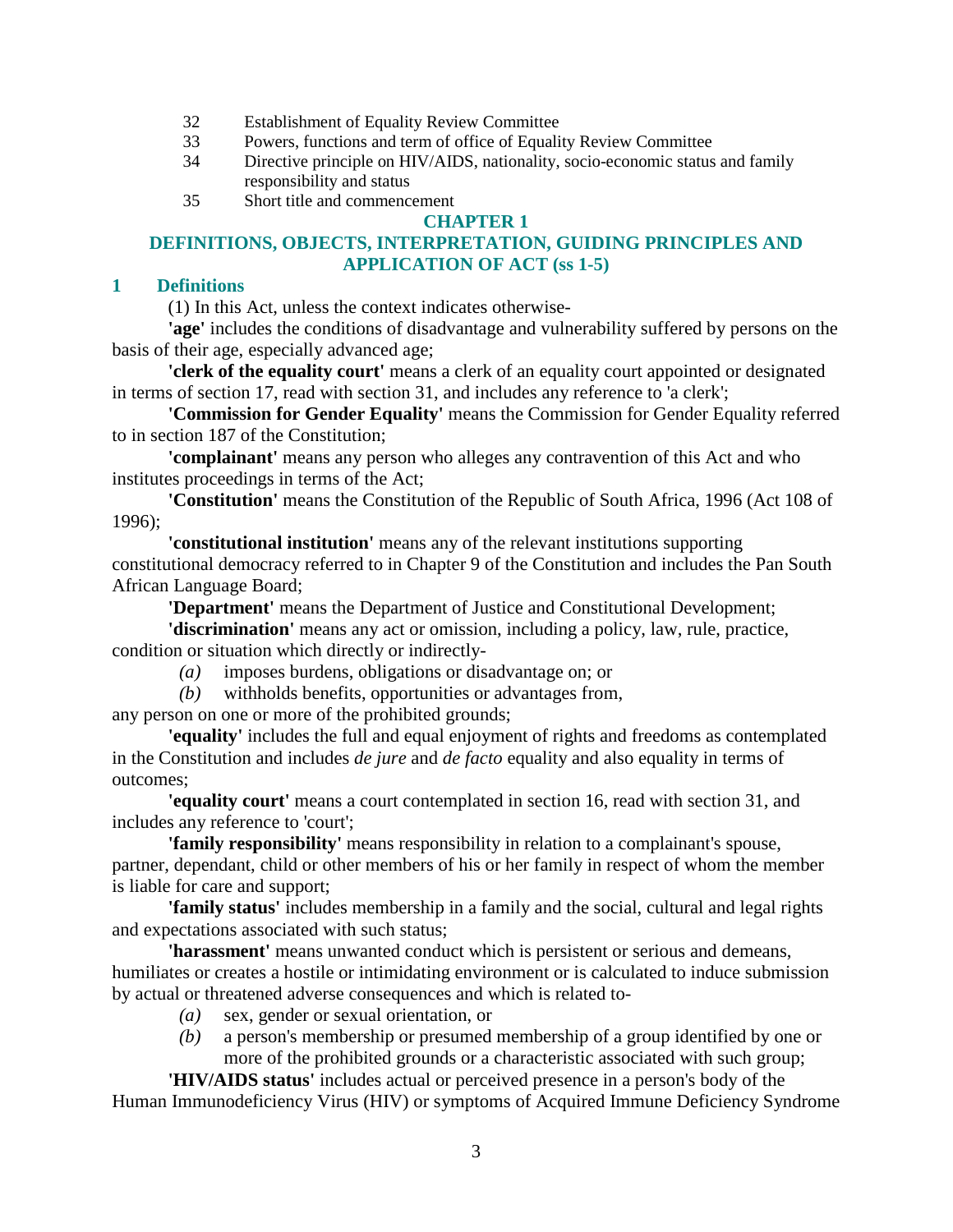(AIDS), as well as adverse assumptions based on this status;

**'intersex'** means a congenital sexual differentiation which is atypical, to whatever degree;

[Definition of 'intersex' inserted by s. 16 *(a)* of Act 22 of 2005.]

**'marital status'** includes the status or condition of being single, married, divorced, widowed or in a relationship, whether with a person of the same or the opposite sex, involving a commitment to reciprocal support in a relationship;

**'Minister'** means the Minister for Justice and Constitutional Development;

**'nationality'** means ethnic or national origin and includes practices associated with xenophobia and other adverse assumptions of a discriminatory nature but does not include rights and obligations normally associated with citizenship;

**'person'** includes a juristic person, a non-juristic entity, a group or a category of persons;

**'pregnancy'** includes any condition related to pregnancy, intended pregnancy, potential pregnancy or termination of pregnancy;

**'prescribed'** means prescribed by regulation in terms of this Act;

**'presiding officer'** means a presiding officer of an equality court contemplated in section 16, read with section 31;

**'prohibited grounds'** are-

- *(a)* race, gender, sex, pregnancy, marital status, ethnic or social origin, colour, sexual orientation, age, disability, religion, conscience, belief, culture, language and birth; or
- *(b)* any other ground where discrimination based on that other ground-
	- (i) causes or perpetuates systemic disadvantage;
	- (ii) undermines human dignity; or
	- (iii) adversely affects the equal enjoyment of a person's rights and freedoms in a serious manner that is comparable to discrimination on a ground in paragraph *(a)*;

**'regulation'** means a regulation in terms of this Act;

**'respondent'** means any person against whom proceedings are instituted in terms of this Act;

**'sector'** means any sector referred to in section 29, and includes the sectors set out in the Schedule;

**'sex'** includes intersex;

[Definition of ''sex' inserted by s. 16 *(b)* of Act 22 of 2005.]

**'socio-economic status'** includes a social or economic condition or perceived condition of a person who is disadvantaged by poverty, low employment status or lack of or low-level educational qualifications;

**'South African Human Rights Commission'** means the South African Human Rights Commission referred to in section 184 of the Constitution;

**'the State'** includes-

- *(a)* any department of State or administration in the national, provincial or local sphere of government;
- *(b)* any other functionary or institution-
	- (i) exercising a power or performing a function in terms of the Constitution or a provincial constitution; or
	- (ii) exercising a public power or performing a public function in terms of any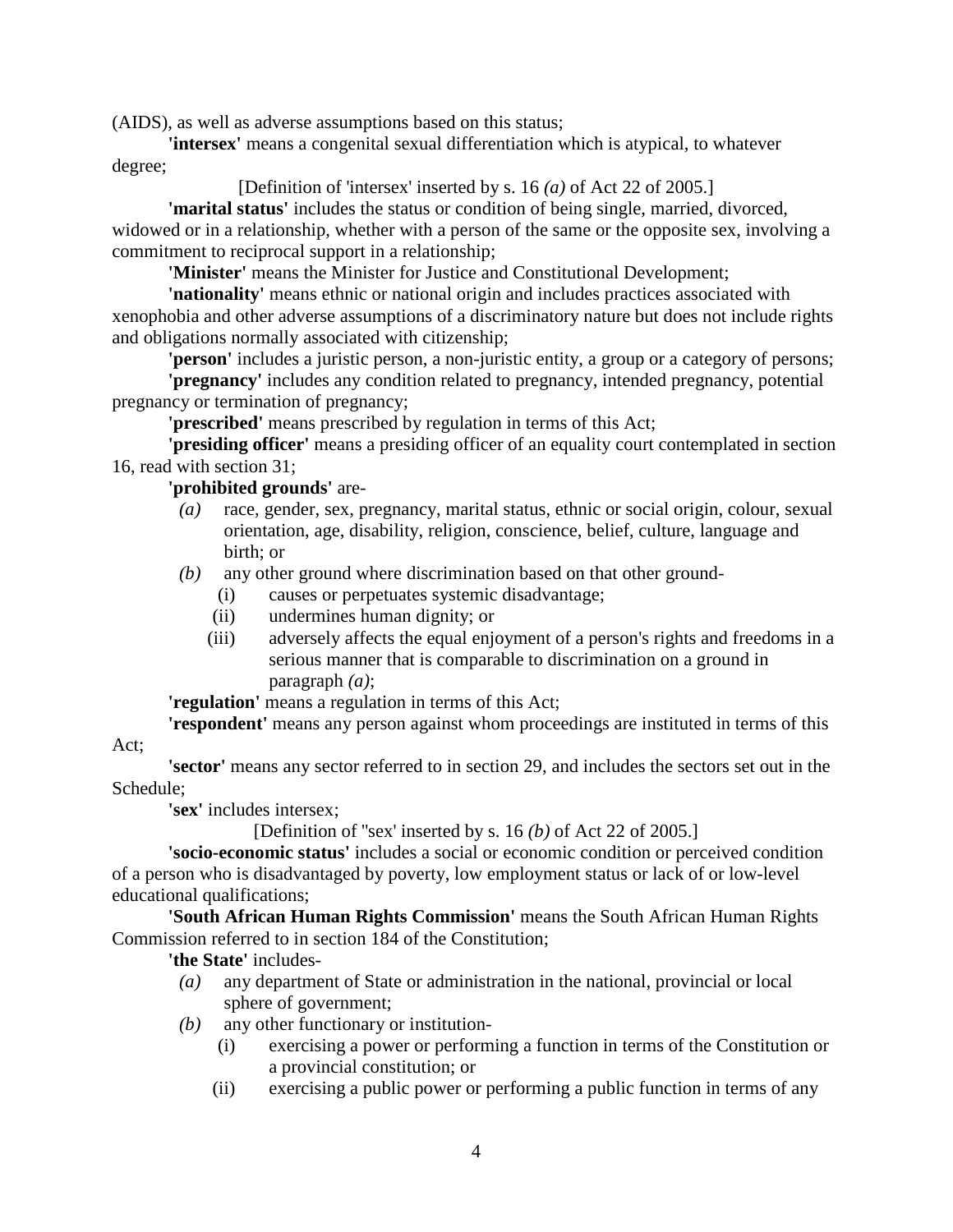legislation or under customary law or tradition;

**'this Act'** includes any regulation made in terms of this Act.

[Date of commencement of s. 1: 1 September 2000.]

#### **2 Objects of Act**

The objects of this Act are-

- *(a)* to enact legislation required by section 9 of the Constitution;
- *(b)* to give effect to the letter and spirit of the Constitution, in particular-
	- (i) the equal enjoyment of all rights and freedoms by every person
	- (ii) the promotion of equality;
	- (iii) the values of non-racialism and non-sexism contained in section 1 of the Constitution:
	- (iv) the prevention of unfair discrimination and protection of human dignity as contemplated in sections 9 and 10 of the Constitution;
	- (v) the prohibition of advocacy of hatred, based on race, ethnicity, gender or religion, that constitutes incitement to cause harm as contemplated in section 16 (2) *(c)* of the Constitution and section 12 of this Act;
- *(c)* to provide for measures to facilitate the eradication of unfair discrimination, hate speech and harassment, particularly on the grounds of race, gender and disability;
- *(d)* to provide for procedures for the determination of circumstances under which discrimination is unfair;
- *(e)* to provide for measures to educate the public and raise public awareness on the importance of promoting equality and overcoming unfair discrimination, hate speech and harassment;
- *(f)* to provide remedies for victims of unfair discrimination, hate speech and harassment and persons whose right to equality has been infringed;
- *(g)* to set out measures to advance persons disadvantaged by unfair discrimination;
- *(h)* to facilitate further compliance with international law obligations including treaty obligations in terms of, amongst others, the Convention on the Elimination of All Forms of Racial Discrimination and the Convention on the Elimination of All Forms of Discrimination against Women.

[Date of commencement of s. 2: 1 September 2000.]

### **3 Interpretation of Act**

(1) Any person applying this Act must interpret its provisions to give effect to-

- *(a)* the Constitution, the provisions of which include the promotion of equality through legislative and other measures designed to protect or advance persons disadvantaged by past and present unfair discrimination;
- *(b)* the Preamble, the objects and guiding principles of this Act, thereby fulfilling the spirit, purport and objects of this Act.

(2) Any person interpreting this Act may be mindful of-

- *(a)* any relevant law or code of practice in terms of a law;
- *(b)* international law, particularly the international agreements referred to in section 2 and customary international law;

*(c)* comparable foreign law.

 (3) Any person applying or interpreting this Act must take into account the context of the dispute and the purpose of this Act.

[Date of commencement of s. 3: 1 September 2000.]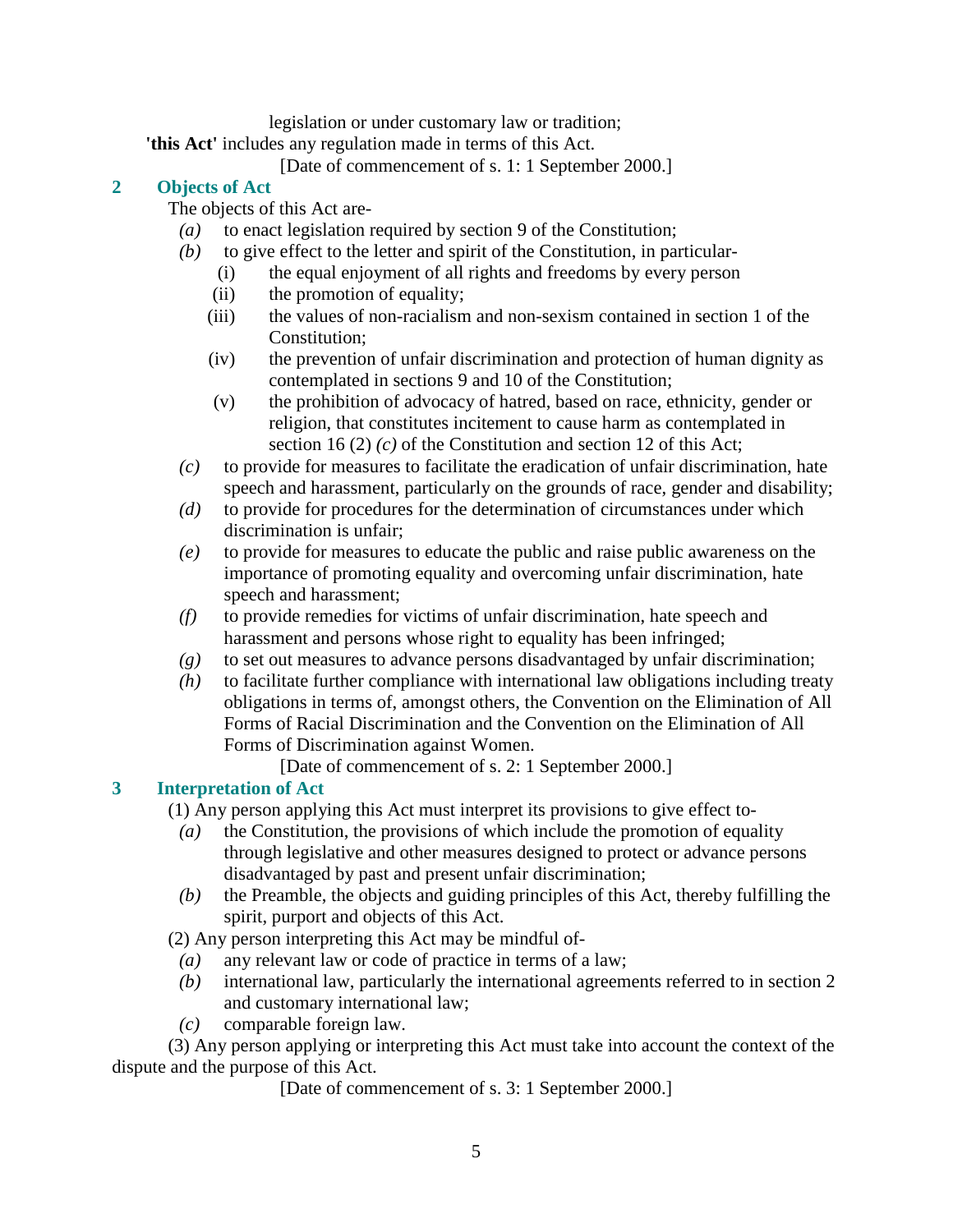#### **4 Guiding principles**

 (1) In the adjudication of any proceedings which are instituted in terms of or under this Act, the following principles should apply:

- *(a)* The expeditious and informal processing of cases, which facilitate participation by the parties to the proceedings;
- *(b)* access to justice to all persons in relevant judicial and other dispute resolution forums;
- *(c)* the use of rules of procedure in terms of section 19 and criteria to facilitate participation;
- *(d)* the use of corrective or restorative measures in conjunction with measures of a deterrent nature;
- *(e)* the development of special skills and capacity for persons applying this Act in order to ensure effective implementation and administration thereof.
- (2) In the application of this Act the following should be recognised and taken into account:
	- *(a)* The existence of systemic discrimination and inequalities, particularly in respect of race, gender and disability in all spheres of life as a result of past and present unfair discrimination, brought about by colonialism, the apartheid system and patriarchy; and
	- *(b)* the need to take measures at all levels to eliminate such discrimination and inequalities.

[Date of commencement of sub-s. (2): 1 September 2000.]

### **5 Application of Act**

(1) This Act binds the State and all persons.

 (2) If any conflict relating to a matter dealt with in this Act arises between this Act and the provisions of any other law, other than the Constitution or an Act of Parliament expressly amending this Act, the provisions of this Act must prevail.

 (3) This Act does not apply to any person to whom and to the extent to which the Employment Equity Act, 1998 (Act 55 of 1998), applies.

[Date of commencement of s. 5: 1 September 2000.]

**CHAPTER 2** 

## **PREVENTION, PROHIBITION AND ELIMINATION OF UNFAIR DISCRIMINATION, HATE SPEECH AND HARASSMENT (ss 6-12)**

### **6 Prevention and general prohibition of unfair discrimination**

Neither the State nor any person may unfairly discriminate against any person.

[Date of commencement of s. 6: 1 September 2000.]

### **7 Prohibition of unfair discrimination on ground of race**

 Subject to section 6, no person may unfairly discriminate against any person on the ground of race, including-

- *(a)* the dissemination of any propaganda or idea, which propounds the racial superiority or inferiority of any person, including incitement to, or participation in, any form of racial violence;
- *(b)* the engagement in any activity which is intended to promote, or has the effect of promoting, exclusivity, based on race;
- *(c)* the exclusion of persons of a particular race group under any rule or practice that appears to be legitimate but which is actually aimed at maintaining exclusive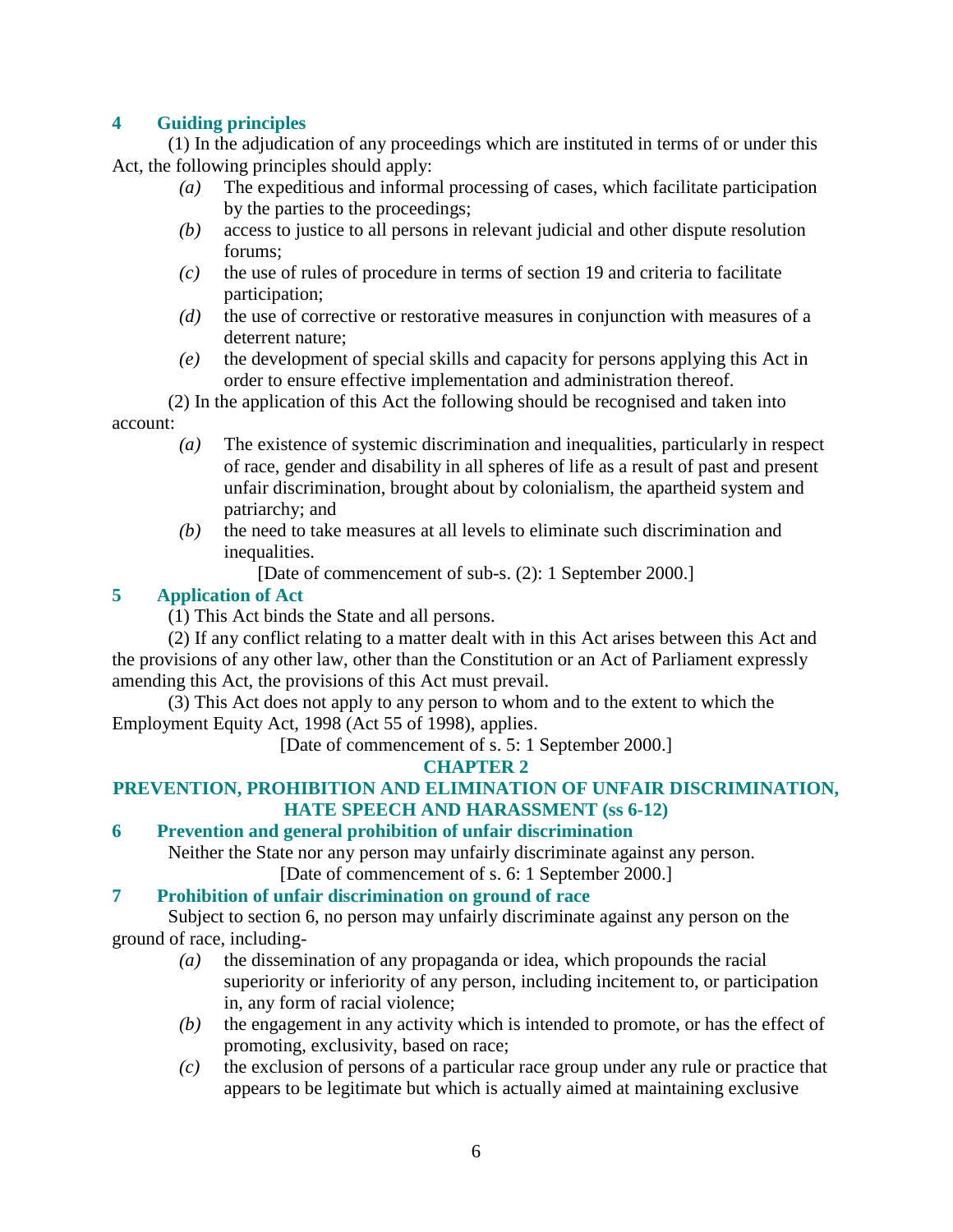control by a particular race group;

- *(d)* the provision or continued provision of inferior services to any racial group, compared to those of another racial group;
- *(e)* the denial of access to opportunities, including access to services or contractual opportunities for rendering services for consideration, or failing to take steps to reasonably accommodate the needs of such persons.

#### **8 Prohibition of unfair discrimination on ground of gender**

 Subject to section 6, no person may unfairly discriminate against any person on the ground of gender, including-

- *(a)* gender-based violence;
- *(b)* female genital mutilation;
- *(c)* the system of preventing women from inheriting family property;
- *(d)* any practice, including traditional, customary or religious practice, which impairs the dignity of women and undermines equality between women and men, including the undermining of the dignity and well-being of the girl child;
- *(e)* any policy or conduct that unfairly limits access of women to land rights, finance, and other resources;
- *(f)* discrimination on the ground of pregnancy;
- *(g)* limiting women's access to social services or benefits, such as health, education and social security;
- *(h)* the denial of access to opportunities, including access to services or contractual opportunities for rendering services for consideration, or failing to take steps to reasonably accommodate the needs of such persons;
- *(i)* systemic inequality of access to opportunities by women as a result of the sexual division of labour.

#### **9 Prohibition of unfair discrimination on ground of disability**

 Subject to section 6, no person may unfairly discriminate against any person on the ground of disability, including

- *(a)* denying or removing from any person who has a disability, any supporting or enabling facility necessary for their functioning in society;
- *(b)* contravening the code of practice or regulations of the South African Bureau of Standards that govern environmental accessibility;
- *(c)* failing to eliminate obstacles that unfairly limit or restrict persons with disabilities from enjoying equal opportunities or failing to take steps to reasonably accommodate the needs of such persons.

#### **10 Prohibition of hate speech**

 (1) Subject to the proviso in section 12, no person may publish, propagate, advocate or communicate words based on one or more of the prohibited grounds, against any person, that could reasonably be construed to demonstrate a clear intention to-

- *(a)* be hurtful;
- *(b)* be harmful or to incite harm;
- *(c)* promote or propagate hatred.

 (2) Without prejudice to any remedies of a civil nature under this Act, the court may, in accordance with section 21 (2) *(n)* and where appropriate, refer any case dealing with the publication, advocacy, propagation or communication of hate speech as contemplated in subsection (1), to the Director of Public Prosecutions having jurisdiction for the institution of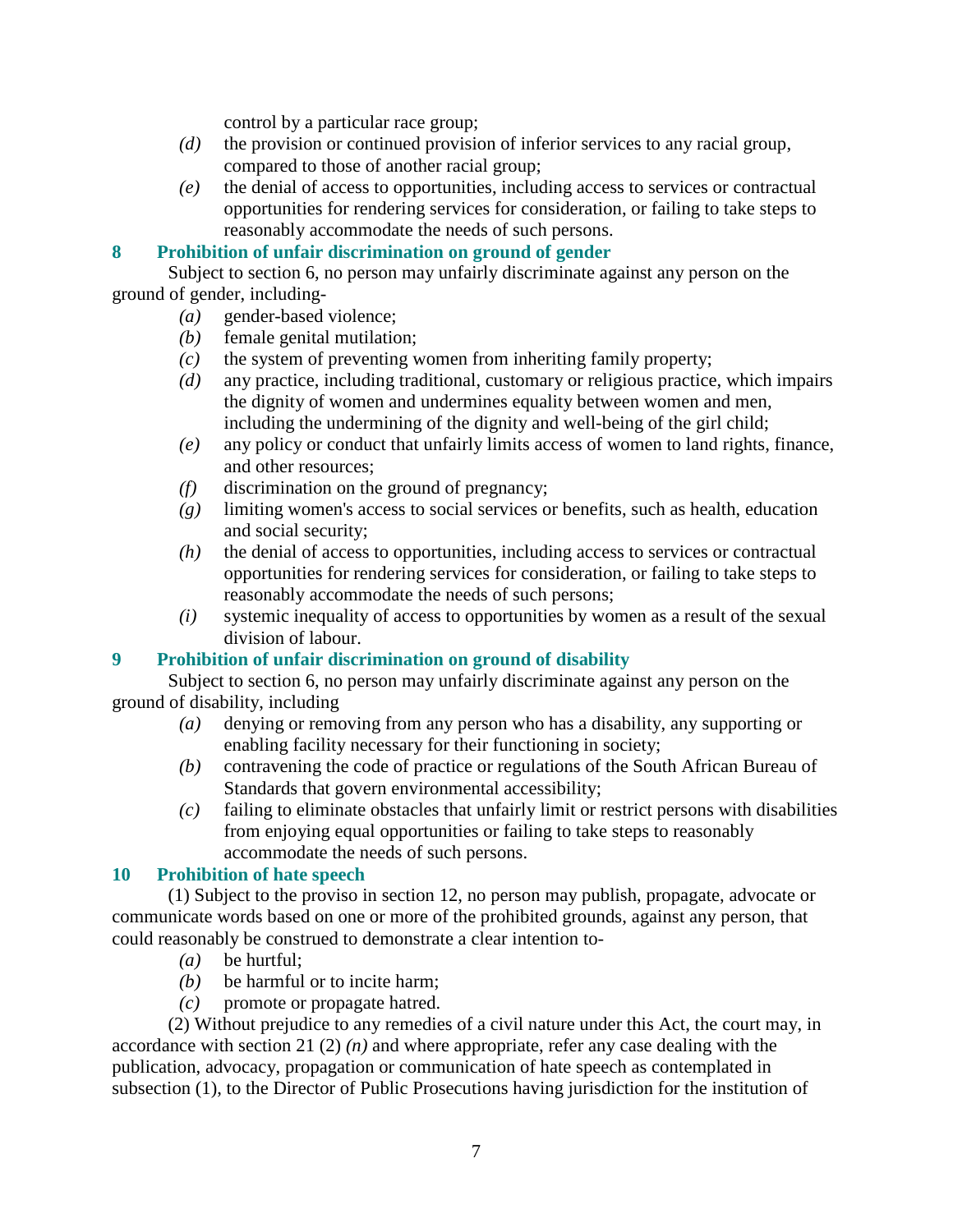criminal proceedings in terms of the common law or relevant legislation.

#### **11 Prohibition of harassment**

No person may subject any person to harassment.

#### **12 Prohibition of dissemination and publication of information that unfairly discriminates**

No person may-

- *(a)* disseminate or broadcast any information;
- *(b)* publish or display any advertisement or notice,

that could reasonably be construed or reasonably be understood to demonstrate a clear intention to unfairly discriminate against any person: Provided that *bona fide* engagement in artistic creativity, academic and scientific inquiry, fair and accurate reporting in the public interest or publication of any information, advertisement or notice in accordance with section 16 of the Constitution, is not precluded by this section.

### **CHAPTER 3**

#### **BURDEN OF PROOF AND DETERMINATION OF FAIRNESS OR UNFAIRNESS (ss 13-15)**

#### **13 Burden of proof**

(1) If the complainant makes out a *prima facie* case of discrimination-

- *(a)* the respondent must prove, on the facts before the court, that the discrimination did not take place as alleged; or
- *(b)* the respondent must prove that the conduct is not based on one or more of the prohibited grounds.

(2) If the discrimination did take place-

- *(a)* on a ground in paragraph *(a)* of the definition of 'prohibited grounds', then it is unfair, unless the respondent proves that the discrimination is fair;
- *(b)* on a ground in paragraph *(b)* of the definition of 'prohibited grounds', then it is unfair-
	- (i) if one or more of the conditions set out in paragraph *(b)* of the definition of 'prohibited grounds' is established; and
	- (ii) unless the respondent proves that the discrimination is fair.

#### **14 Determination of fairness or unfairness**

 (1) It is not unfair discrimination to take measures designed to protect or advance persons or categories of persons disadvantaged by unfair discrimination or the members of such groups or categories of persons.

 (2) In determining whether the respondent has proved that the discrimination is fair, the following must be taken into account:

- *(a)* The context;
- $(b)$  the factors referred to in subsection (3);
- *(c)* whether the discrimination reasonably and justifiably differentiates between persons according to objectively determinable criteria, intrinsic to the activity concerned.

(3) The factors referred to in subsection (2) *(b)* include the following:

- *(a)* Whether the discrimination impairs or is likely to impair human dignity;
- *(b)* the impact or likely impact of the discrimination on the complainant;
- *(c)* the position of the complainant in society and whether he or she suffers from patterns of disadvantage or belongs to a group that suffers from such patterns of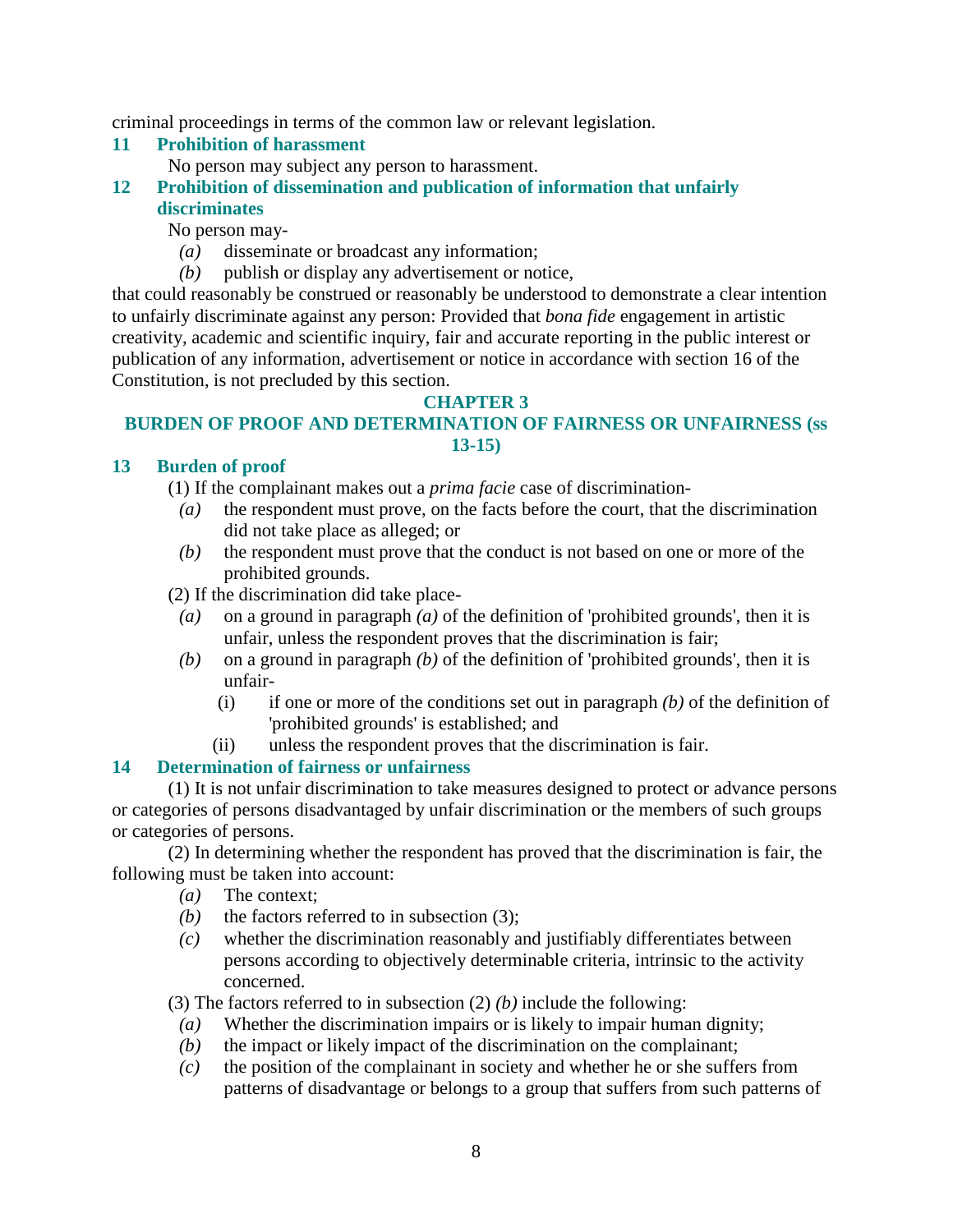disadvantage;

- *(d)* the nature and extent of the discrimination;
- *(e)* whether the discrimination is systemic in nature;
- *(f)* whether the discrimination has a legitimate purpose;
- *(g)* whether and to what extent the discrimination achieves its purpose;
- *(h)* whether there are less restrictive and less disadvantageous means to achieve the purpose;
- *(i)* whether and to what extent the respondent has taken such steps as being reasonable in the circumstances to-
	- (i) address the disadvantage which arises from or is related to one or more of the prohibited grounds; or
	- (ii) accommodate diversity.

### **15 Hate speech and harassment not subject to determination of fairness**

In cases of hate speech and harassment section 14 does not apply.

#### **CHAPTER 4**

# **EQUALITY COURTS (ss 16-23)**

### **16 Equality courts and presiding officers**

(1) For the purposes of this Act, but subject to section 31-

- *(a)* every High Court is an equality court for the area of its jurisdiction;
- *(b)* any judge may, subject to subsection (2), be designated in writing by the Judge President as a presiding officer of the equality court of the area in respect of which he or she is a judge;
- *(c)* the Minister must, after consultation with the head of an administrative region defined in section 1 of the Magistrates' Courts Act, 1944 (Act 32 of 1944), by notice in the *Gazette*-
	- (i) designate one or more magistrate's courts as equality courts for the administrative region concerned;
	- (ii) define the area of jurisdiction of each equality court, which may consist of any number of districts, sub-districts or other areas of jurisdiction created in terms of section 2 of the Magistrates' Courts Act, 1944;
	- (iii) increase or reduce the area of jurisdiction of each equality court;
	- (iv) appoint one or more places within the area of jurisdiction of each equality court for the holding of equality court sittings;
	- (v) withdraw or vary any notice under this paragraph:

Provided that any proceedings pending before an equality court which are not finalised at the time of the publication of a notice in the *Gazette* as contemplated in this paragraph, must be finalised by that court, as if such notice had not been published; and.

[Para. *(c)* substituted by s. 28 of Act 55 of 2003.]

 *(d)* the head of an administrative region contemplated in paragraph *(c)* must, subject to subsection (2), designate in writing any magistrate or additional magistrate as a presiding officer of the equality court.

 (2) Only a judge, magistrate or additional magistrate who has completed a training course as a presiding officer of an equality court-

- *(a)* before the date of commencement of section 31; or
- *(b)* as contemplated in section 31 (4),

and whose name has been included on the list contemplated in subsection (4) *(a)*, may be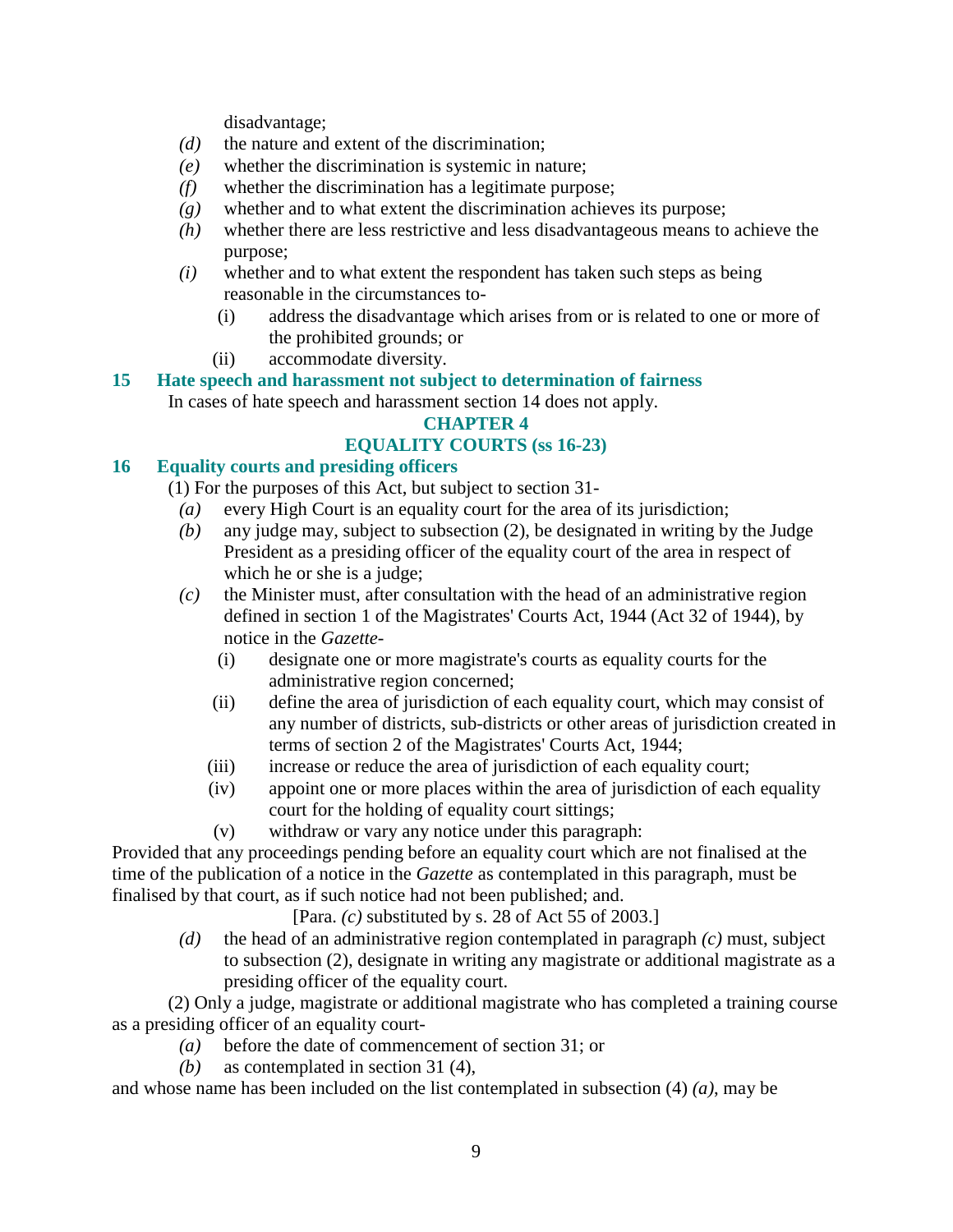designated as such in terms of subsection (1).

- (3) The Judges President and the heads of administrative regions must-
- *(a)* take all reasonable steps within available resources to designate at least one presiding officer for each equality court within his or her area of jurisdiction; and
- *(b)* without delay, inform the Director-General of the Department of any judge, magistrate or additional magistrate who has completed a training course as contemplated in section 31 (4) and (5) or who has been designated in terms of subsection  $(1)$ .

 (4) The Director-General of the Department must compile and keep a list of every judge, magistrate and additional magistrate who has-

- *(a)* completed a training course as contemplated in section 31 (4) and (5); or
- *(b)* been designated as a presiding officer of an equality court in terms of subsection (1).

 (5) A presiding officer must perform the functions and duties and exercise the powers assigned to or conferred on him or her under this Act or any other law.

[S. 16 substituted by s. 1 of Act 52 of 2002.]

### **17 Clerks of equality courts**

 (1) *(a)* Subject to subsection (2) and the laws governing the public service, the Director-General of the Department may, for every equality court, appoint or designate one or more officers in the Department, or may appoint one or more persons in the prescribed manner and on the prescribed conditions, as clerks of the equality court, who must generally assist the court to which they are attached in performing its functions and who must perform the functions as may be prescribed.

[Para. *(a)* substituted by s. 2 *(a)* of Act 52 of 2002.]

*(b)* If a clerk of an equality court is for any reason unable to act as such or if no clerk has been appointed or designated for any equality court under paragraph *(a)*, the presiding officer concerned may, despite subsection (2), designate any competent officer in the Department to act as clerk for as long as the said clerk is unable to act or until a clerk is appointed or designated under paragraph *(a)*, as the case may be.

[Para. *(b)* substituted by s. 2 *(a)* of Act 52 of 2002.]

 (2) Only an officer or person contemplated in subsection (1) *(a)* who has completed a training course as clerk of an equality court-

- *(a)* before the date of commencement of section 31; or
- *(b)* as contemplated in section 31 (6),

and whose name has been included on the list contemplated in subsection (3), may be appointed or designated as such under subsection (1) *(a)*.

[Sub-s. (2) added by s. 2 *(b)* of Act 52 of 2002.]

 (3) The Director-General of the Department must compile and keep a list of every officer or person who has-

- *(a)* completed a training course as contemplated in section 31 (6); or
- *(b)* been designated or appointed as a clerk of an equality court in terms of subsection (1) *(a)*.

[Sub-s. (3) added by s. 2 *(b)* of Act 52 of 2002.]

 (4) The Director-General may, subject to such conditions as he or she may determine, in writing delegate any power conferred on him or her by this section to an officer employed by the Department, but shall not be divested of any power so delegated and may amend or set aside any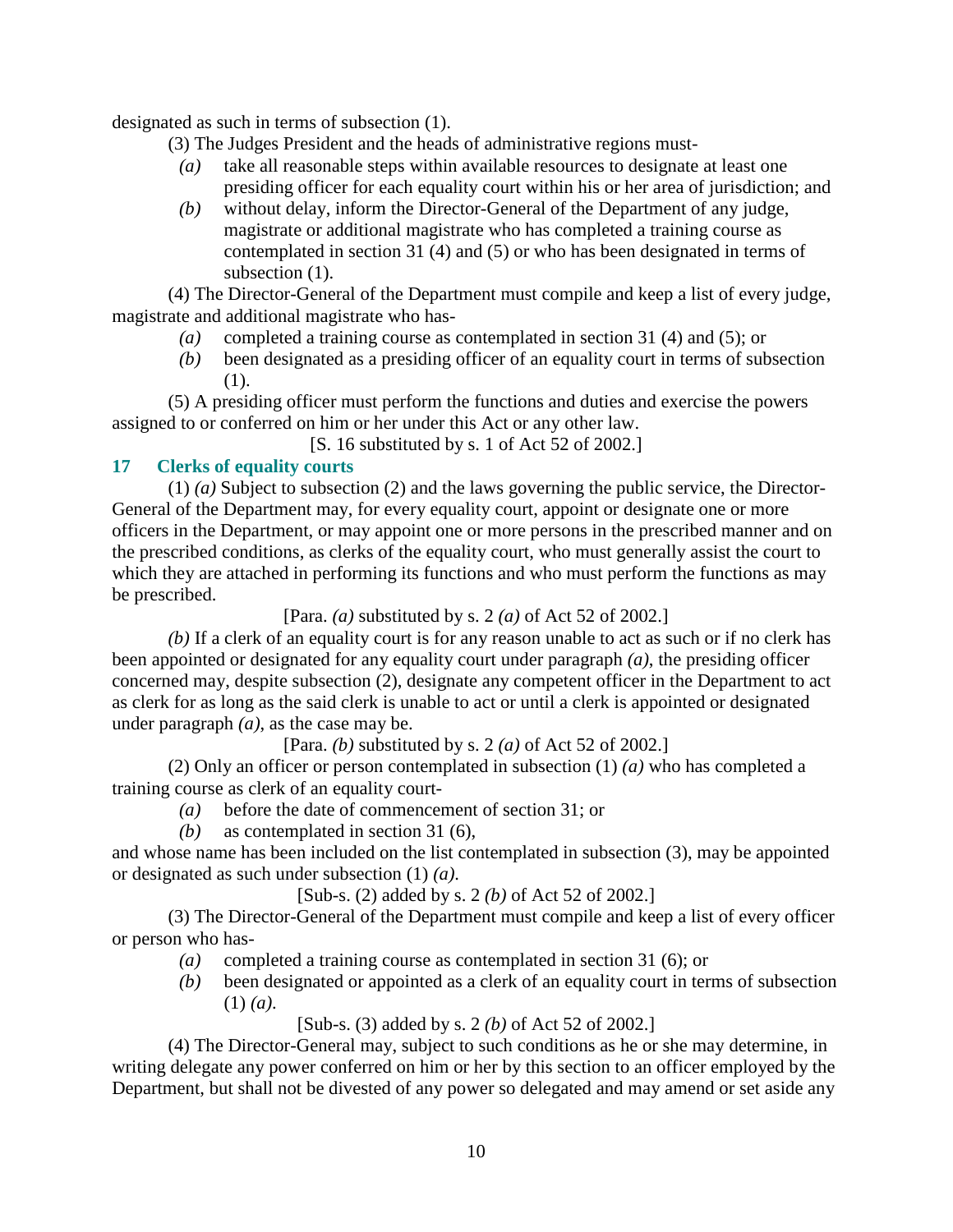decision of the delegatee made in the exercise of such power.

[Sub-s. (4) added by s. 29 of Act 55 of 2003.]

#### **18 Witnesses**

 The attendance of witnesses and the payment of witness fees in cases arising from the application of this Act must be determined by the Minister in the prescribed manner.

#### **19 Rules and court proceedings**

 (1) Except as is otherwise provided in this Act, the provisions of the Magistrates' Courts Act, 1944 (Act 32 of 1944), and the Supreme Court Act, 1959 (Act 59 of 1959), and of the rules made thereunder as well as the rules made under the Rules Board for Courts of Law Act, 1985 (Act 107 of 1985), apply with the necessary changes required by the context to equality courts, in so far as these provisions relate to-

- *(a)* the appointment and functions of officers;
- *(b)* the issue and service of process;
- *(c)* the execution of judgments or orders;
- *(d)* the imposition of penalties for non-compliance with orders of court, for obstruction of execution of judgments or orders, and for contempt of court;
- *(e)* jurisdiction, subject to subsection (3),

and in so far as no other provision has been made in the regulations under section 30 of this Act.

 (2) All proceedings before the court must be conducted in open court, except in so far as the court may direct otherwise in the interests of the administration of justice.

 (3) *(a)* Subject to paragraph *(b)*, nothing in this Act precludes a magistrates' court sitting as an equality court from making an order contemplated in section 21 (2), which exceeds the monetary jurisdiction of a magistrates' court, in which case the order must be submitted in the prescribed manner to a judge of the High Court having jurisdiction for confirmation.

*(b)* The operation of paragraph *(a)*, relating to the confirmation of an order, is suspended until any appeal contemplated in section 23 is finalised.

#### **20 Institution of proceedings in terms of or under Act**

(1) Proceedings under this Act may be instituted by-

- *(a)* any person acting in their own interest;
- *(b)* any person acting on behalf of another person who cannot act in their own name;
- *(c)* any person acting as a member of, or in the interests of, a group or class of persons;
- *(d)* any person acting in the public interest;
- *(e)* any association acting in the interests of its members;
- *(f)* the South African Human Rights Commission, or the Commission for Gender Equality.

 (2) A person wishing to institute proceedings in terms of or under this Act must, in the prescribed manner, notify the clerk of the equality court of their intention to do so.

 (3) *(a)* The clerk of the equality court must, within the prescribed period of receiving such notification, refer the matter to a presiding officer of the equality court in question, who must, within the prescribed period, decide whether the matter is to be heard in the equality court or whether it should be referred to another appropriate institution, body, court, tribunal or other forum (hereafter referred to as an alternative forum) which, in the presiding officer's opinion, can deal more appropriately with the matter in terms of that alternative forum's powers and functions.

*(b)* If the presiding officer decides that the matter is to be heard in the equality court, the presiding officer must refer the matter to the clerk of the equality court who must within the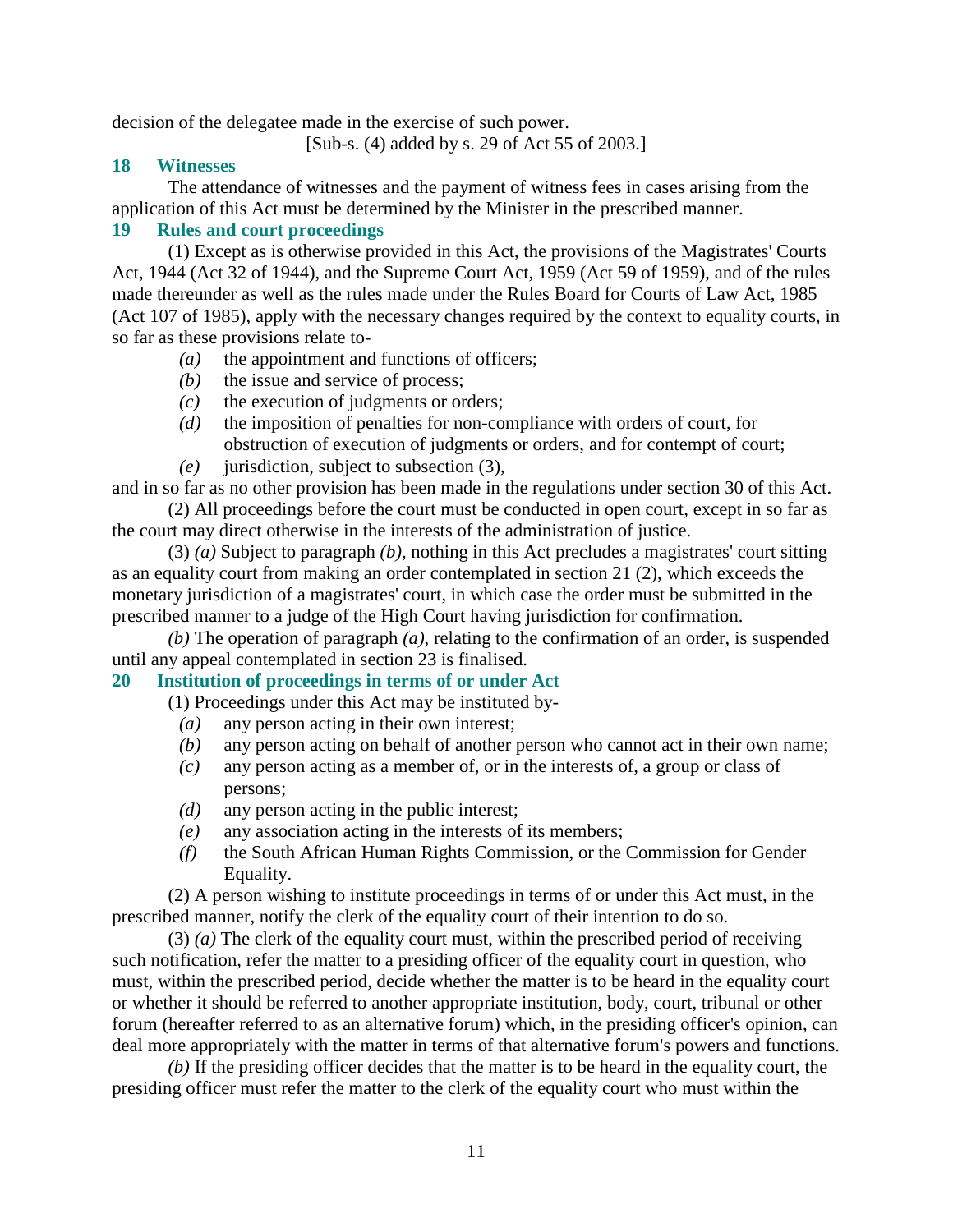prescribed period of such referral assign a date of hearing of the matter.

 (4) The presiding officer, before making a decision to refer a matter as contemplated in subsection (3), must take all relevant circumstances into account, including the following:

- *(a)* The personal circumstances of the parties and particularly the complainant;
- *(b)* the physical accessibility of any contemplated alternative forum;
- *(c)* the needs and wishes of the parties and particularly the complainant;
- *(d)* the nature of the intended proceedings and whether the outcome of the proceedings could facilitate the development of judicial precedent and jurisprudence in this area of the law;
- *(e)* the views of the appropriate functionary at any contemplated alternative forum.

 (5) *(a)* If the presiding officer decides that the matter must be referred to an alternative forum he or she must, in the prescribed manner, make an order, directing the clerk of the equality court to transfer the matter to the alternative forum mentioned in the order.

*(b)* When making an order contemplated in paragraph *(a)*, the presiding officer may attach to the order any comments he or she deems necessary for the attention of the alternative forum.

 (6) On receipt of an order referred to in subsection (5), the clerk of the equality court must transfer the matter and notify the parties to the matter of the transfer in the prescribed manner.

 (7) On receipt of a matter transferred to it, the alternative forum in question must deal with the matter expeditiously in terms of its powers and functions.

- (8) If the alternative forum referred to in subsection (7)-
- *(a)* fails to deal with the matter within a reasonable period in the circumstances; or
- *(b)* is not able to resolve the matter to the satisfaction of one or both the parties and one or both parties so request,

the alternative forum must, in the prescribed manner, refer the matter back to the equality court from which it was transferred, for adjudication, within the prescribed period from the date on which it was returned to the equality court.

 (9) The State and constitutional institutions must, as far as reasonably possible, assist any person wishing to institute proceedings in terms of or under this Act, amongst others, by ensuring that the person is directed to the appropriate functionary in order to take the necessary action in the furtherance of the matter in question.

#### **21 Powers and functions of equality court**

 (1) The equality court before which proceedings are instituted in terms of or under this Act must hold an inquiry in the prescribed manner and determine whether unfair discrimination, hate speech or harassment, as the case may be, has taken place, as alleged.

 (2) After holding an inquiry, the court may make an appropriate order in the circumstances, including-

- *(a)* an interim order;
- *(b)* a declaratory order;
- *(c)* an order making a settlement between the parties to the proceedings an order of court;
- *(d)* an order for the payment of any damages in respect of any proven financial loss, including future loss, or in respect of impairment of dignity, pain and suffering or emotional and psychological suffering, as a result of the unfair discrimination, hate speech or harassment in question;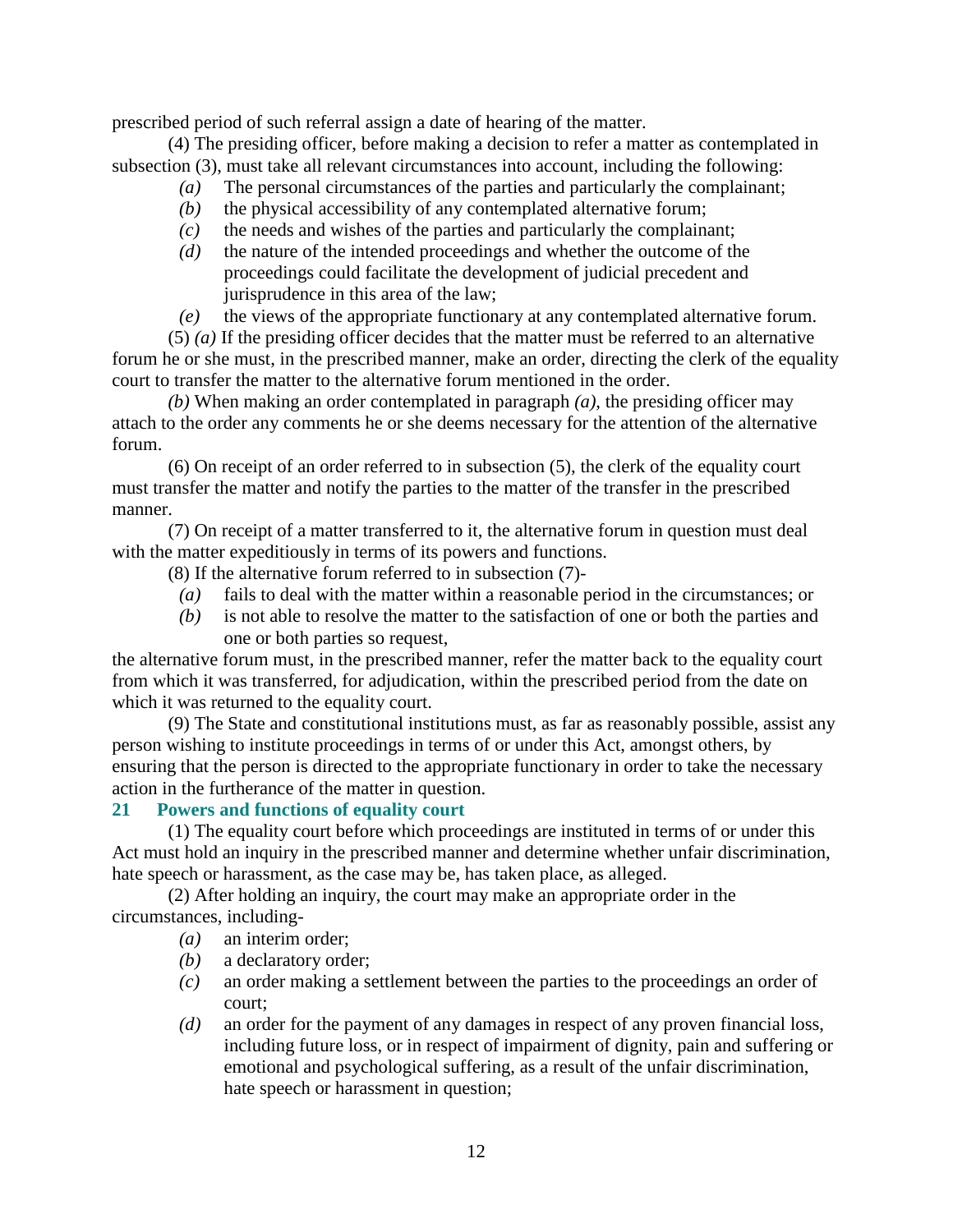- *(e)* after hearing the views of the parties or, in the absence of the respondent, the views of the complainant in the matter, an order for the payment of damages in the form of an award to an appropriate body or organisation;
- *(f)* an order restraining unfair discriminatory practices or directing that specific steps be taken to stop the unfair discrimination, hate speech or harassment;
- *(g)* an order to make specific opportunities and privileges unfairly denied in the circumstances, available to the complainant in question;
- *(h)* an order for the implementation of special measures to address the unfair discrimination, hate speech or harassment in question;
- *(i)* an order directing the reasonable accommodation of a group or class of persons by the respondent;
- *(j)* an order that an unconditional apology be made;
- *(k)* an order requiring the respondent to undergo an audit of specific policies or practices as determined by the court;
- *(l)* an appropriate order of a deterrent nature, including the recommendation to the appropriate authority, to suspend or revoke the licence of a person;
- *(m)* a directive requiring the respondent to make regular progress reports to the court or to the relevant constitutional institution regarding the implementation of the court's order;
- *(n)* an order directing the clerk of the equality court to submit the matter to the Director of Public Prosecutions having jurisdiction for the possible institution of criminal proceedings in terms of the common law or relevant legislation;
- *(o)* an appropriate order of costs against any party to the proceedings;
- *(p)* an order to comply with any provision of the Act.

 (3) An order made by an equality court in terms of or under this Act has the effect of an order of the said court made in a civil action, where appropriate.

(4) The court may, during or after an inquiry, refer-

- *(a)* its concerns in any proceedings before it, particularly in the case of persistent contravention or failure to comply with a provision of this Act or in the case of systemic unfair discrimination, hate speech or harassment to any relevant constitutional institution for further investigation;
- *(b)* any proceedings before it to any relevant constitutional institution or appropriate body for mediation, conciliation or negotiation.

 (5) The court has all ancillary powers necessary or reasonably incidental to the performance of its functions and the exercise of its powers, including the power to grant interlocutory orders or interdicts.

#### **22 Assessors**

 (1) In any proceedings in terms of or under this Act, the court may, at the request of either party, or of its own accord if the presiding officer considers it to be in the interests of justice, summon to its assistance one or two persons who are suitable and available and who may be willing to sit and act as assessors.

 (2) Assessors appointed in terms of subsection (1) are, subject to subsection (3), deemed to be members of the court for purposes of this Act.

 (3) Any matter of law arising for decision at the proceedings concerned and any question as to whether a matter for decision is a matter of fact or a matter of law must be decided by the presiding officer in the prescribed manner.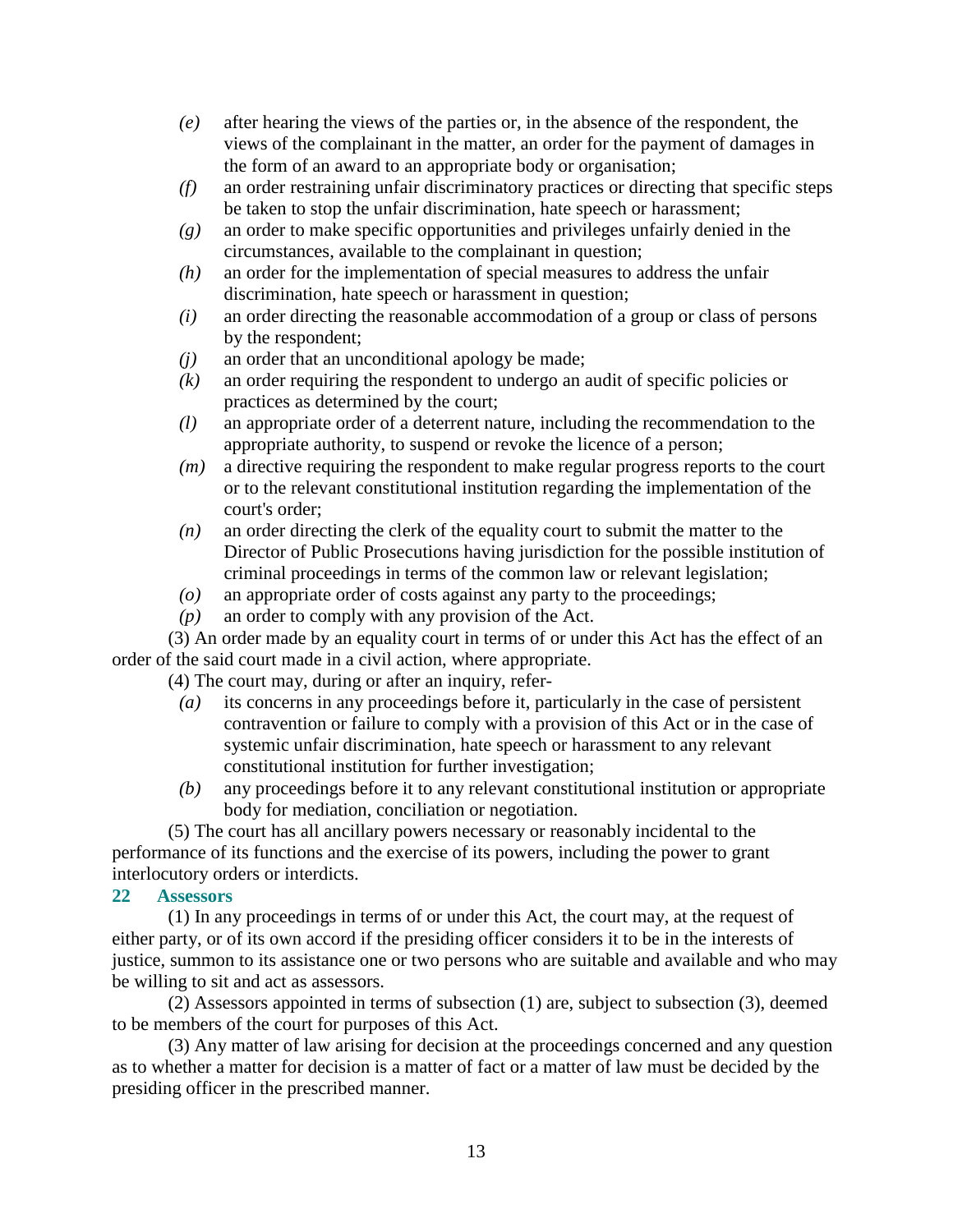(4) On all matters of fact the finding or decision of the majority of the members of the court is the finding or decision of the court, and in the event of one assessor, the finding or decision of the court prevails.

 (5) *(a)* If an assessor dies, or in the opinion of the presiding officer becomes unable to act as an assessor, or is for any reason absent, or has been ordered to recuse himself or herself or has recused himself or herself, at any stage before the completion of the proceedings concerned, the presiding officer may, in the interests of justice and after due consideration of the arguments put forward by the parties to the proceedings or their legal representatives-

- (i) direct that the proceedings continue before the remaining member or members of the court;
- (ii) direct that the proceedings start afresh; or
- (iii) if an assessor is absent, postpone the proceedings in order to obtain the assessor's presence.

*(b)* The presiding officer must give reasons for any direction referred to in subparagraph  $(i)$  or  $(ii)$ .

 (6) *(a)* A presiding officer who is assisted by assessors at an enquiry where a party to the proceedings has an order made against him or her must record the reasons for his or her opinion-

- (i) if that party to the proceedings is not assisted by a legal representative; and
- (ii) if the presiding officer is of the opinion that the assessors concerned have clearly made an incorrect finding.

*(b)* The clerk of the equality court must as soon as is practicable, submit those reasons and the record to the appeal court in question for review in the prescribed manner.

*(c)* The appeal court has the power to confirm the said findings or to make any appropriate order in respect of such finding that, in the opinion of the appeal court should have been made in the circumstances.

#### **23 Appeals and reviews**

 (1) Any person aggrieved by any order made by an equality court in terms of or under this Act may, within such period and in such manner as may be prescribed, appeal against such order to the High Court having jurisdiction or the Supreme Court of Appeal, as the case may be.

 (2) On appeal, the High Court or the Supreme Court of Appeal, as the case may be, may make such order in the matter as it may deem fit.

 (3) Notwithstanding subsection (1), any person aggrieved by any order made by an equality court may, subject to the rules of the Constitutional Court, appeal directly to the Constitutional Court.

 (4) In the event of conflicting decisions being made by presiding officers in matters in respect of paragraph *(b)* of the definition of 'prohibited grounds', the Minister may refer a stated case to the Supreme Court of Appeal or the Constitutional Court for a determination.

 (5) *(a)* If a presiding officer in a magistrates' court makes a determination relating to a ground of discrimination referred to in paragraph *(b)* of the definition of 'prohibited grounds', the decision must, after the finalisation of the proceedings and in the prescribed manner, be submitted to the High Court having jurisdiction for review.

*(b)* The High Court in question must, after considering the matter, make a determination in respect of the ground referred to in subsection (5) *(a)* and thereafter may make any order in terms of this Act as it deems fit.

 $(c)$  The operation of subsection  $(5)$   $(a)$  is suspended until any appeal contemplated in this section is finalised.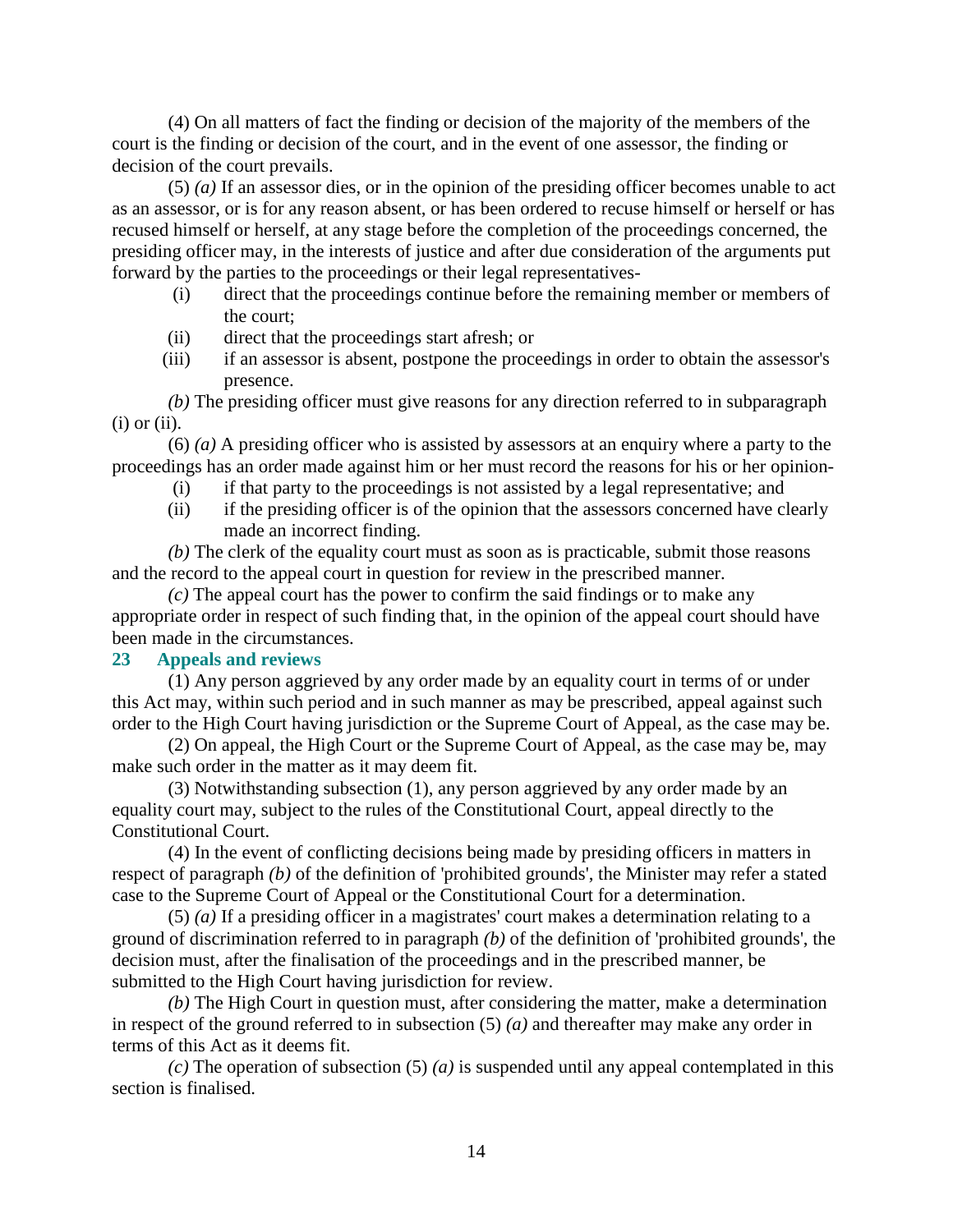#### **CHAPTER 5 PROMOTION OF EQUALITY (ss 24-29)**

#### **24 General responsibility to promote equality**

- (1) The State has a duty and responsibility to promote and achieve equality.
- (2) All persons have a duty and responsibility to promote equality.
	- [Date of commencement of s. 24: to be proclaimed.]

#### **25 Duty of State to promote equality**

 (1) The State must, where necessary with the assistance of the relevant constitutional institutions-

- *(a)* develop awareness of fundamental rights in order to promote a climate of understanding, mutual respect and equality;
- *(b)* take measures to develop and implement programmes in order to promote equality; and
- *(c)* where necessary or appropriate-
	- (i) develop action plans to address any unfair discrimination, hate speech or harassment;
	- (ii) enact further legislation that seeks to promote equality and to establish a legislative framework in line with the objectives of this Act;
	- (iii) develop codes of practice as contemplated in this Act in order to promote equality, and develop guidelines, including codes in respect of reasonable accommodation;
	- (iv) provide assistance, advice and training on issues of equality;
	- (v) develop appropriate internal mechanisms to deal with complaints of unfair discrimination, hate speech or harassment;
	- (vi) conduct information campaigns to popularise this Act.

 (2) The South African Human Rights Commission and other relevant constitutional institutions may, in addition to any other obligation, in terms of the Constitution or any law, request any other component falling within the definition of the State or any person to supply information on any measures relating to the achievement of equality including, where appropriate, on legislative and executive action and compliance with legislation, codes of practice and programmes.

 (3) In addition to the powers and functions of the constitutional institutions these institutions are also competent to-

- *(a)* assist complainants in instituting proceedings in an equality court, particularly complainants who are disadvantaged;
- *(b)* conduct investigations into cases and make recommendations as directed by the court regarding persistent contraventions of this Act or cases of unfair discrimination, hate speech or harassment referred to them by an equality court;
- *(c)* request from the Department, in the prescribed manner, regular reports regarding the number of cases and the nature and outcome thereof.

 (4) All Ministers must implement measures within the available resources which are aimed at the achievement of equality in their areas of responsibility by-

- *(a)* eliminating any form of unfair discrimination or the perpetuation of inequality in any law, policy or practice for which those Ministers are responsible; and
- *(b)* preparing and implementing equality plans in the prescribed manner, the contents of which must include a time frame for implementation of such plans, formulated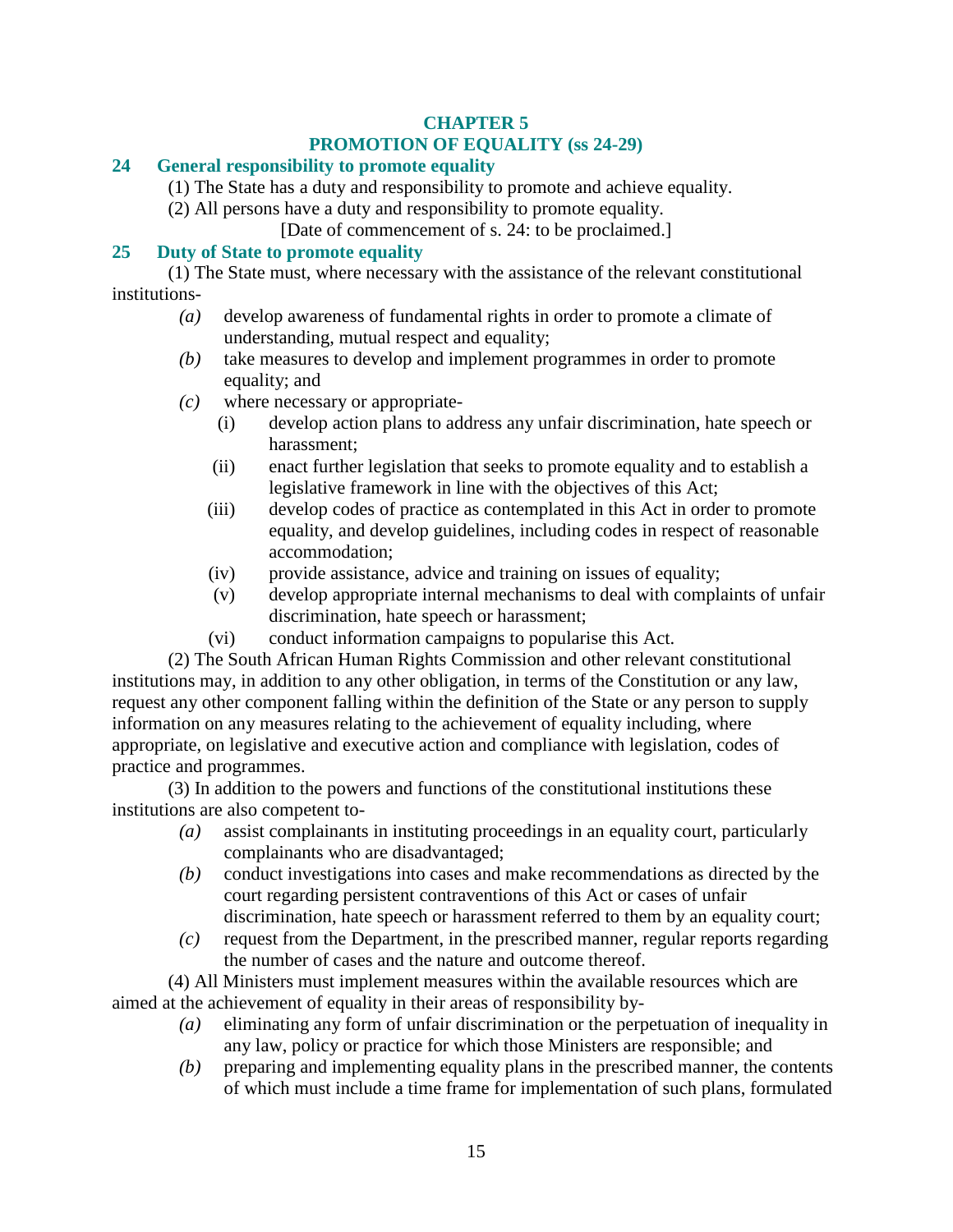in consultation with the Minister of Finance.

 (5) *(a)* The equality plans must, within two years after the commencement of this Act, be submitted to the South African Human Rights Commission to be dealt with in the prescribed manner.

*(b)* The South African Human Rights Commission must consult with the Commission on Gender Equality when dealing with the plans contemplated in paragraph *(a)*.

[Date of commencement of s. 25: to be proclaimed.]

#### **26 Responsibility of persons operating in public domain to promote equality**

 It is the responsibility of any person directly or indirectly contracting with the State or exercising public power to promote equality by-

- *(a)* adopting appropriate equality plans, codes, regulatory mechanisms and other appropriate measures for the effective promotion of equality in the spheres of their operation;
- *(b)* enforcing and monitoring the enforcement of the equality plans, codes and regulatory mechanisms developed by them; and
- *(c)* making regular reports to the relevant monitoring authorities or institutions as may be provided in regulations, where appropriate.
	- [Date of commencement of s. 26: to be proclaimed.]

#### **27 Social commitment by all persons to promote equality**

 (1) Pursuant to section 26, all persons, non-governmental organisations, communitybased organisations and traditional institutions must promote equality in their relationships with other bodies and in their public activities.

 (2) The Minister must develop regulations in relation to this Act and other Ministers may develop regulations in relation to other Acts which require companies, closed corporations, partnerships, clubs, sports organisations, corporate entities and associations, where appropriate, in a manner proportional to their size, resources and influence, to prepare equality plans or abide by prescribed codes of practice or report to a body or institution on measures to promote equality.

#### [Date of commencement of s. 27: to be proclaimed.]

#### **28 Special measures to promote equality with regard to race, gender and disability**

 (1) If it is proved in the prosecution of any offence that unfair discrimination on the grounds of race, gender or disability played a part in the commission of the offence, this must be regarded as an aggravating circumstance for purposes of sentence.

 (2) The South African Human Rights Commission must, in its report referred to in section 15 of the Human Rights Commission Act, 1994 (Act 54 of 1994), include an assessment on the extent to which unfair discrimination on the grounds of race, gender and disability persists in the Republic, the effects thereof and recommendations on how best to address the problems.

 (3) *(a)* The State, institutions performing public functions and all persons have a duty and responsibility, in particular to-

- (i) eliminate discrimination on the grounds of race, gender and disability;
- (ii) promote equality in respect of race, gender and disability.

*(b)* In carrying out the duties and responsibilities referred to in paragraph *(a)*, the State, institutions performing public functions and, where appropriate and relevant, juristic and nonjuristic entities, must-

 (i) audit laws, policies and practices with a view to eliminating all discriminatory aspects thereof;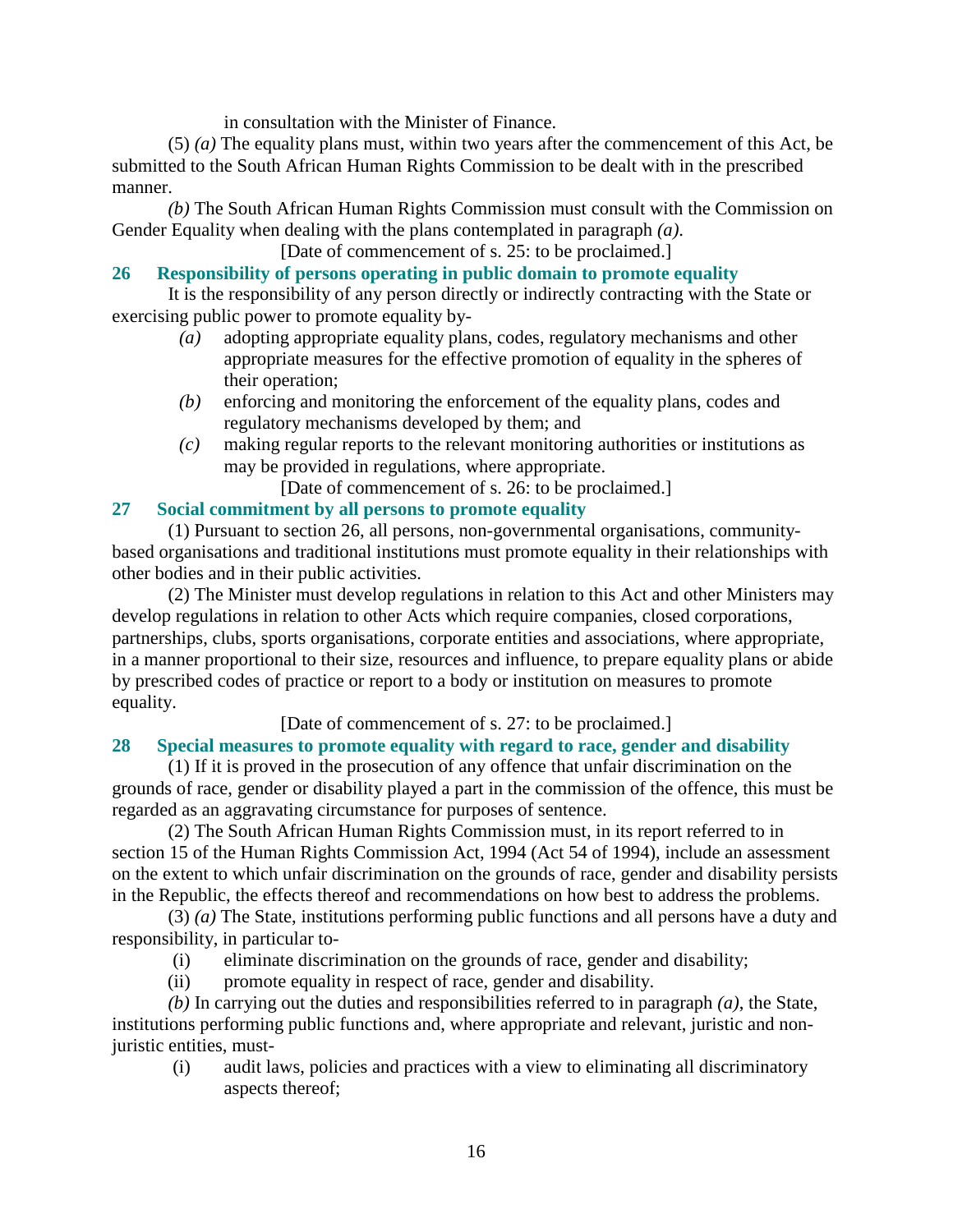- (ii) enact appropriate laws, develop progressive policies and initiate codes of practice in order to eliminate discrimination on the grounds of race, gender and disability;
- (iii) adopt viable action plans for the promotion and achievement of equality in respect of race, gender and disability, and
- (iv) give priority to the elimination of unfair discrimination and the promotion of equality in respect of race, gender and disability.

[Date of commencement of s. 28: to be proclaimed]

#### **29 Illustrative list of unfair practices in certain sectors**

 (1) Without detracting from the generality of the provisions of this Act, the Schedule to this Act is intended to illustrate and emphasise some practices which are or may be unfair, that are widespread and that need to be addressed.

[Date of commencement of sub-s. (1): 1 September 2000.]

 (2) The State must, where appropriate, ensure that legislative and other measures are taken to address the practices referred to in subsection (1).

[Date of commencement of sub-s. (2): to be proclaimed.]

 (3) The Minister must, on the recommendation of the Equality Review Committee, on an ongoing basis, assess the relevance of the practices contained in the Schedule for purposes of expanding, altering, varying or amending the list of practices in the Schedule.

[Date of commencement of sub-s. (3): 1 September 2000.]

 (4) The Schedule is also intended to provide an illustrative list of practices that are or may be unfair discrimination in order to-

- *(a)* address and eliminate these practices; and
- *(b)* assist persons in interpreting their experiences and practices.
	- [Date of commencement of sub-s. (4): 1 September 2000.]

 (5) The illustrative list of practices in the Schedule is not conclusive and must be considered and revised by the Equality Review Committee on a continuous basis.

[Date of commencement of sub-s. (5): 1 September 2000.]

#### **CHAPTER 6**

### **GENERAL PROVISIONS AND IMPLEMENTATION OF ACT (ss 30-31) 30 Regulations**

 (1) The Minister may, and where required in the circumstances, must, make regulations relating to-

- *(a)* the procedures to be followed at or in connection with an inquiry in terms of or under this Act, including the manner in which proceedings must be instituted, the referral of matters contemplated in section 20 and the hearing of urgent matters;
- *(b)* the form of any application, authority, certificate, consent, notice, order, process, register or subpoena to be made, given, issued or kept in terms of or under this Act, and any other form required in carrying out the provisions of this Act;
- *(c)* the granting of legal aid at State expense in appropriate cases in consultation with the Legal Aid Board;
- *(d)* the appearance of persons on behalf of the parties to the proceedings in court, which may include suitable persons other than attorneys or advocates;
- *(e)* the appointment, powers, duties and functions of a clerk of an equality court;
- *(f)* the attendance of witnesses in cases arising from the application of this Act and the payment of witness fees;
- *(g)* the confirmation of court orders emanating from magistrates' courts sitting as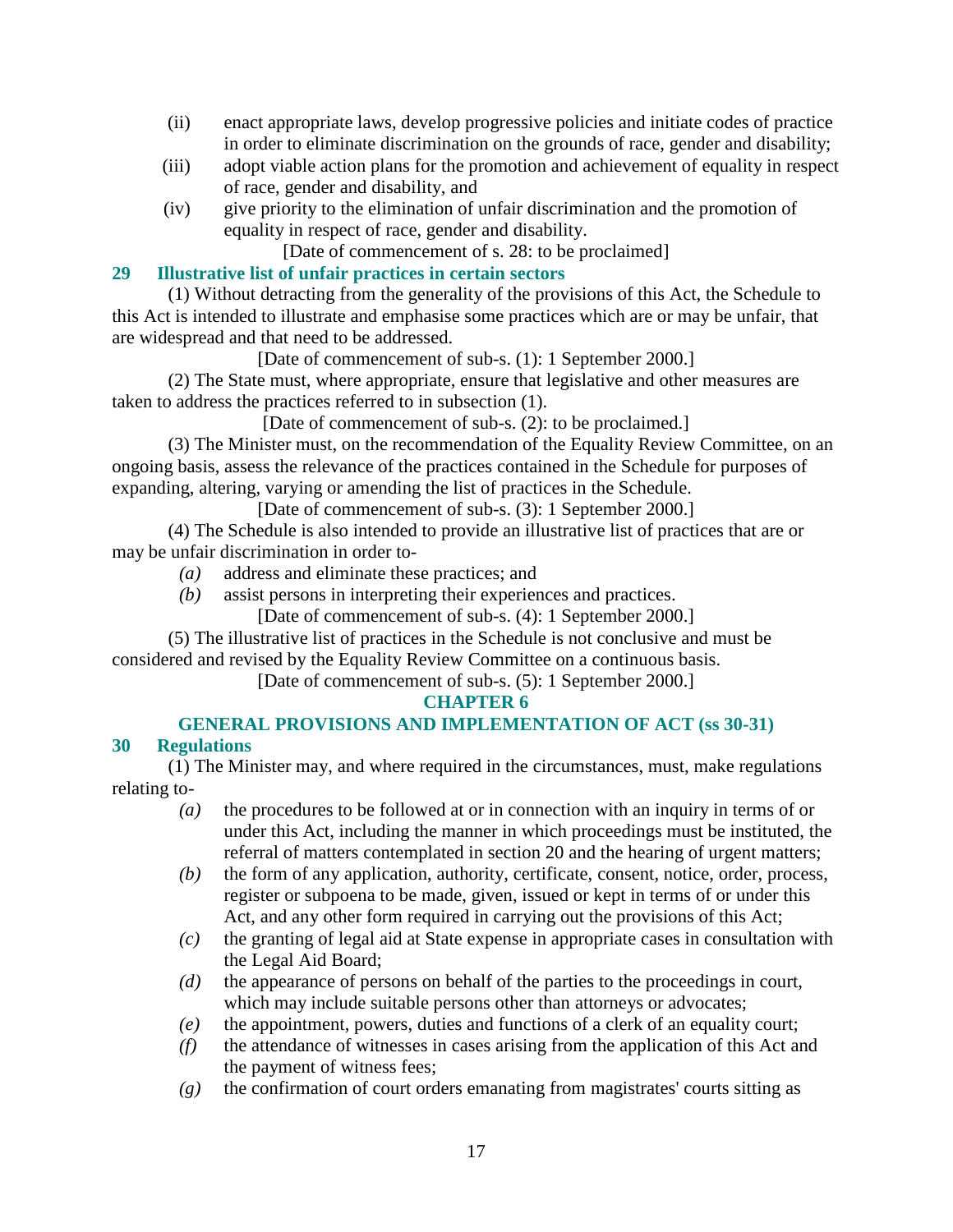equality courts as contemplated in section 19 (3) *(a)*;

- *(h)* the procedure to be followed at, and criteria to be applied for, the designation and registration of persons from the community who are suitable and available to serve as assessors in each equality court;
- *(i)* the method to be followed in respect of the allocation of assessors in respect of proceedings in terms of or under this Act;
- *(j)* the factors to be taken into account by an equality court when deciding whether to summon assessors in the administration of justice;
- $(k)$  the taking of the oath or making an affirmation by assessors;
- *(l)* the role of presiding officers and the procedure to be followed in cases where an equality court is assisted by assessors;
- *(m)* the recusal of assessors and the procedure to be followed in the case of such recusal;
- *(n)* a code of conduct for such assessors, and mechanisms for the enforcement of the code of conduct, including the liability of an assessor if any provision of the code of conduct is contravened by him or her;
- *(o)* the establishment of a mechanism to deal with any grievance or complaint by or against an assessor;
- *(p)* the training of assessors;
- *(q)* the payment of allowances to assessors;
- *(r)* any other matter which is necessary to prescribe in order to regulate the service of assessors in the equality courts;
- *(s)* the procedures to be followed at or in connection with appeals or reviews as contemplated in section 23;
- *(t)* the reports contemplated in sections 25 (3) *(c)* and 26 *(c)* and the equality plans contemplated in section 25 (4) *(b)* and (5) *(a)* and section 27 (2);
- $(u)$  the translation of this Act into the official languages and the distribution thereof as contemplated in section 31 (2) *(b)*;
- *(v)* the powers and functions of the Equality Review Committee contemplated in section 33;
- *(w)* any matter required or permitted to be prescribed by regulation under this Act;
- *(x)* any other matter which is necessary to prescribe in order to achieve the objects of this Act.

 (2) Any regulation made under this section which may result in expenditure for the State must be made in consultation with the Minister of Finance.

 (3) A regulation made under this section may provide that any person who contravenes a provision thereof or fails to comply therewith is guilty of an offence and on conviction is liable to a fine or to imprisonment for a period not exceeding 12 months.

 (4) *(a)* Any regulation made under this section must be tabled in Parliament 30 days before publication thereof in the *Gazette*, if Parliament is then in session.

*(b)* If Parliament is not in session as contemplated in paragraph *(a)*, the regulations must be submitted to the Speaker of Parliament, 30 days before publication thereof in the *Gazette*.

 (5) The regulations made in terms of this section, and particularly subsection (1) *(a)* relating to the procedure at an inquiry, must, as far as possible, ensure that the application of the Act is simple, fair and affordable.

**31 Implementation of Act**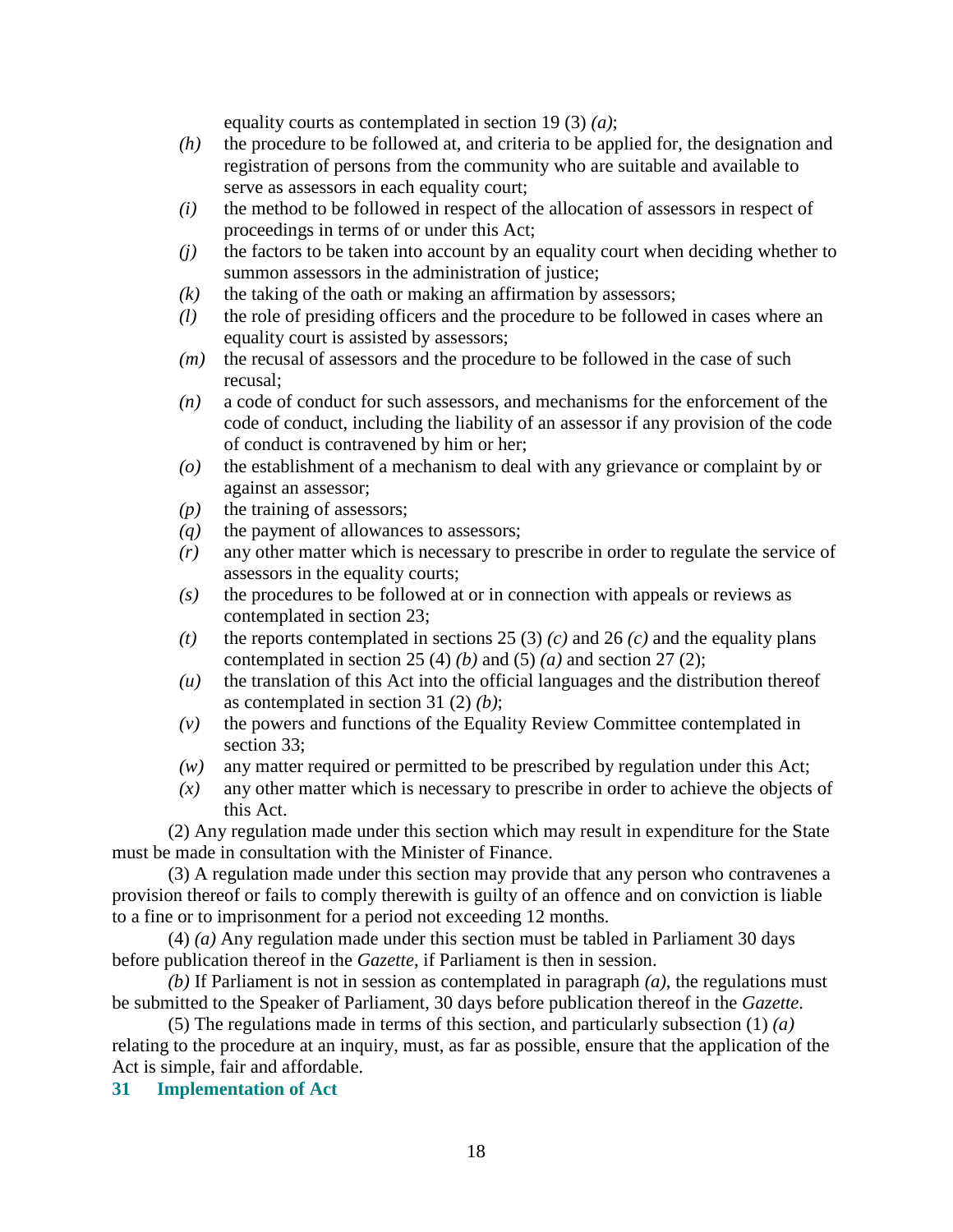(1) Despite section 16 (1) no proceedings may be instituted in any court unless a presiding officer and one or more clerks are available.

 (2) For purposes of giving full effect to this Act and making the Act as accessible as possible-

- *(a)* and in giving effect to subsection (1), judges, magistrates or additional magistrates, as the case may be, and clerks referred to in subsection (1) may be-
	- (i) designated as presiding officers; and
	- (ii) appointed or designated as clerks,

respectively, for one or more equality courts;

 *(b)* the Minister must make the Act available in all official languages in the prescribed manner within a period of two years after the commencement of this Act.

 (3) The Director-General of the Department must take all reasonable steps within the available resources of the Department to ensure that a clerk is available for each court in the Republic.

 (4) The Chief Justice must, in consultation with the Judicial Service Commission and the Magistrates Commission, develop the content of training courses with a view to building a dedicated and experienced pool of trained and specialised presiding officers, for purposes of presiding in court proceedings as contemplated in this Act, by providing-

- *(a)* social context training for presiding officers; and
- *(b)* uniform norms, standards and procedures to be observed by presiding officers in the performance of their functions and duties and in the exercise of their powers.

 (5) The Chief Justice must, in consultation with the Judicial Service Commission, the Magistrates Commission and the Minister, implement the training courses contemplated in subsection  $(4)$ .

 (6) The Director-General of the Department must develop and implement a training course for clerks of equality courts with the view to building a dedicated and experienced pool of trained and specialised clerks, for purposes of performing their functions and duties as contemplated in this Act, by providing-

- *(a)* social context training for clerks; and
- *(b)* uniform norms, standards and procedures to be observed by clerks in the performance of their functions and duties.

 (7) The Minister must table a report in Parliament, as prescribed, relating to the content and implementation of the training courses referred to in subsections (4) and (5).

[S. 31 substituted by s. 3 of Act 52 of 2002.]

### **CHAPTER 7**

# **REVIEW OF ACT, SHORT TITLE AND COMMENCEMENT (ss 32-35)**

### **32 Establishment of Equality Review Committee**

 The Minister must, immediately, upon promulgation of this Act, by notice in the *Gazette*, establish an Equality Review Committee and appoint members, consisting of-

- *(a)* a senior judicial officer with appropriate qualifications;
- *(b)* the Chairperson of the South African Human Rights Commission;
- *(c)* the Chairperson of the Commission on Gender Equality;
- *(d)* a representative of civil society;
- *(e)* an expert in the field of human rights, especially the right to equality;
- *(f)* a member of the National Assembly;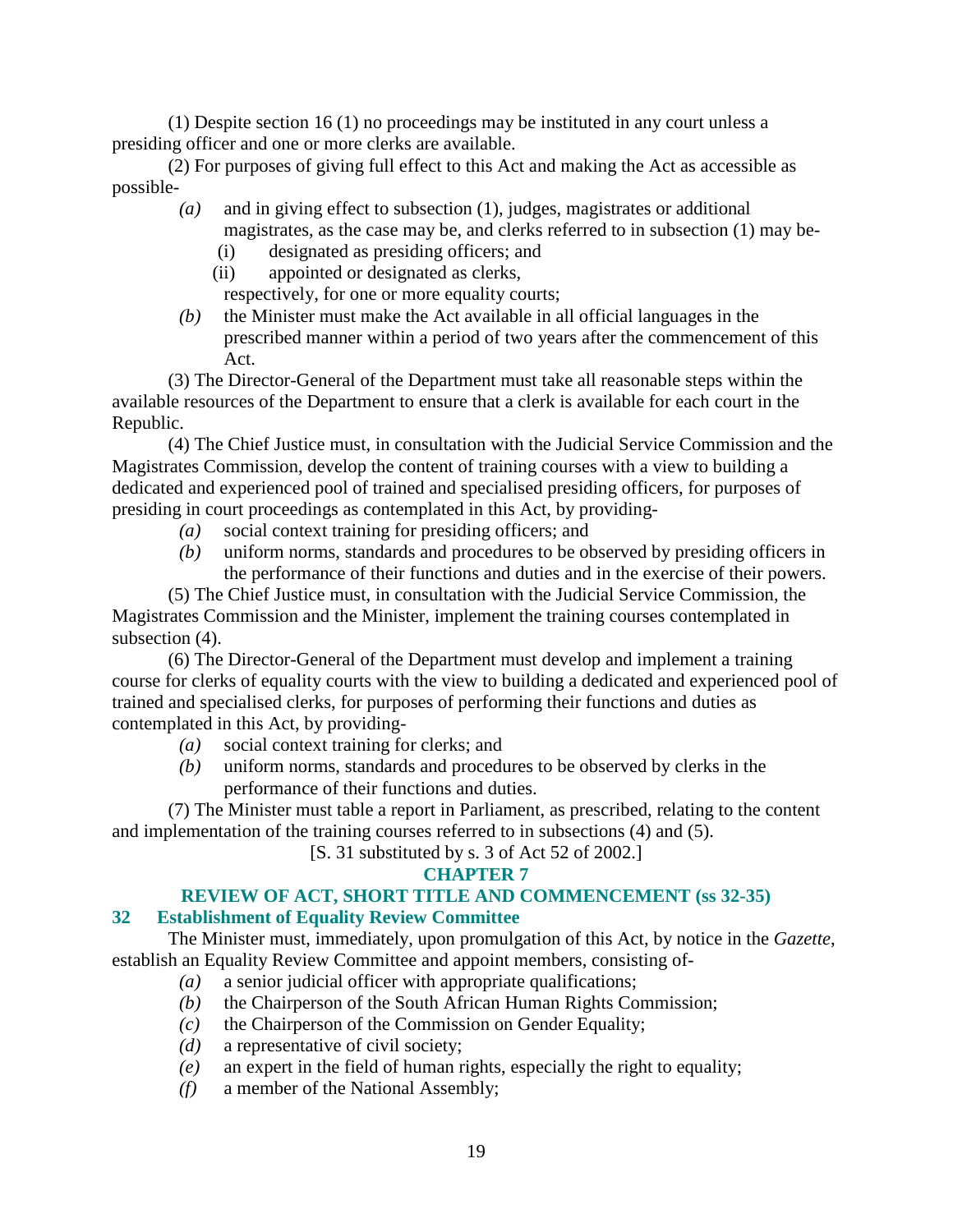*(g)* a member of the National Council of Provinces.

```
[Date of commencement of s. 32: 1 September 2000.]
```
#### **33 Powers, functions and term of office of Equality Review Committee**

(1) The Equality Review Committee-

- *(a)* must advise the Minister about the operation of this Act;
- *(b)* must advise the Minister about laws that impact on equality;
- *(c)* must submit regular reports to the Minister on the operation of the Act, addressing whether the objectives of the Act and the Constitution have been achieved and must make recommendations on any necessary amendments to the Act to improve its operation;
- *(d)* has the other powers and functions as prescribed.

 (2) The Equality Review Committee may conduct its business and proceedings at its meetings as it deems fit.

 (3) Members of the Equality Review Committee referred to in section 32 *(a)*, *(d)* and *(e)* are appointed for a period of five years and may be reappointed upon the expiry of their term of office.

 (4) The other terms and conditions of appointment of members of the Equality Review Committee are as prescribed.

 (5) The administrative work connected with the performance of the functions of the Equality Review Committee must be performed by officers designated by the Director-General of the Department.

(6) The members of the Equality Review Committee referred to in-

- *(a)* section 32 *(d)* and *(e)* are entitled to the remuneration, allowances and other benefits; and
- *(b)* section 32 *(a)*, *(b)*, *(c)*, *(f)* and *(g)* are entitled to the allowances,

as may be determined by the Minister in consultation with the Minister of Finance.

[Sub-s. (6) substituted by s. 33 of Act 66 of 2008.]

[Date of commencement of s. 33: 1 September 2000.]

#### **34 Directive principle on HIV/AIDS, nationality, socio-economic status and family responsibility and status**

 (1) In view of the overwhelming evidence of the importance, impact on society and link to systemic disadvantage and discrimination on the grounds of HIV/AIDS status, socio-economic status, nationality, family responsibility and family status-

- *(a)* special consideration must be given to the inclusion of these grounds in paragraph *(a)* of the definition of 'prohibited grounds' by the Minister;
- *(b)* the Equality Review Committee must, within one year, investigate and make the necessary recommendations to the Minister.

[Date of commencement of sub-s. (1): 1 September 2000.]

- (2) Nothing in this section-
	- *(a)* affects the ordinary jurisdiction of the courts to determine disputes that may be resolved by the application of law on these grounds;
	- *(b)* prevents a complainant from instituting proceedings on any of these grounds in a court of law;
	- *(c)* prevents a court from making a determination that any of these grounds are grounds in terms of paragraph *(b)* of the definition of 'prohibited grounds' or are included within one or more of the grounds listed in paragraph *(a)* of the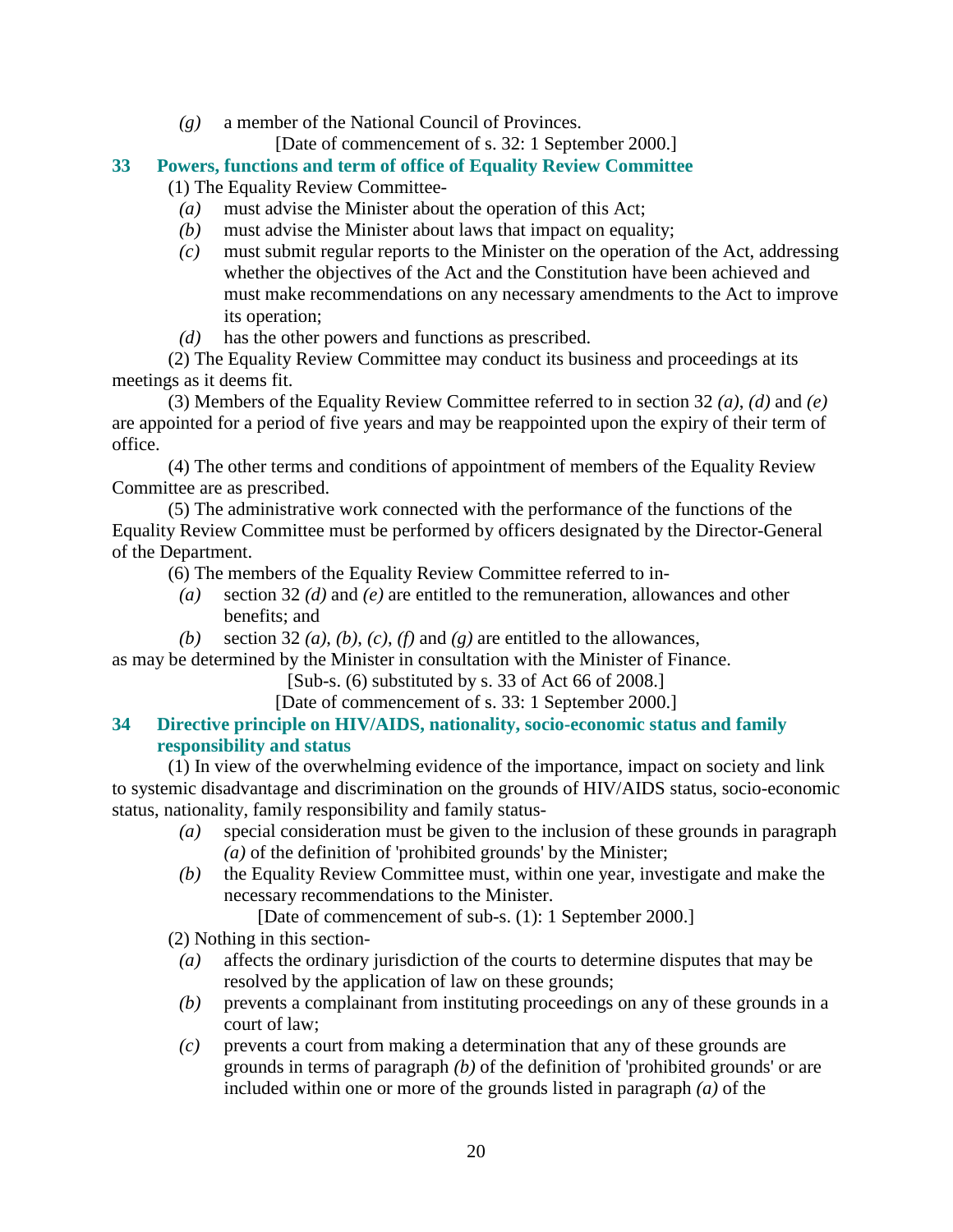definition of 'prohibited grounds'.

#### **35 Short title and commencement**

 (1) This Act is called the Promotion of Equality and Prevention of Unfair Discrimination Act, 2000, and comes into operation on a date fixed by the President by proclamation in the *Gazette*.

(2) Different dates may be so fixed in respect of different provisions of this Act.

#### **Schedule**

# **ILLUSTRATIVE LIST OF UNFAIR PRACTICES IN CERTAIN SECTORS**

#### (Section 29)

#### **1 Labour and employment**

- *(a)* Creating artificial barriers to equal access to employment opportunities by using certain recruitment and selection procedures.
- *(b)* Applying human resource utilisation, development, promotion and retention practices which unfairly discriminate against persons from groups identified by the prohibited grounds.
- *(c)* Failing to respect the principle of equal pay for equal work.
- *(d)* Perpetuating disproportionate income differentials deriving from past unfair discrimination.

#### **2 Education**

- *(a)* Unfairly excluding learners from educational institutions, including learners with special needs.
- *(b)* Unfairly withholding scholarships, bursaries, or any other form of assistance from learners of particular groups identified by the prohibited grounds.
- *(c)* The failure to reasonably and practicably accommodate diversity in education.

#### **3 Health care services and benefits**

- *(a)* Subjecting persons to medical experiments without their informed consent.
- *(b)* Unfairly denying or refusing any person access to health care facilities or failing to make health care facilities accessible to any person.
- *(c)* Refusing to provide emergency medical treatment to persons of particular groups identified by one or more of the prohibited grounds.
- *(d)* Refusing to provide reasonable health services to the elderly.

### **4 Housing, accommodation, land and property**

- *(a)* Arbitrary eviction of persons on one or more of the prohibited grounds.
- *(b)* 'Red-lining' on the grounds of race and social status.
- *(c)* Unfair discrimination in the provision of housing bonds, loans or financial assistance on the basis of race, gender or other prohibited grounds.
- *(d)* Failing to reasonably accommodate the special needs of the elderly.

#### **5 Insurance services**

- *(a)* Unfairly refusing on one or more of the prohibited grounds to provide or to make available an insurance policy to any person.
- *(b)* Unfair discrimination in the provision of benefits, facilities and services related to insurance.
- *(c)* Unfairly disadvantaging a person or persons, including unfairly and unreasonably refusing to grant services, to persons solely on the basis of HIV/AIDS status.

#### **6 Pensions**

*(a)* Unfairly excluding any person from membership of a retirement fund or from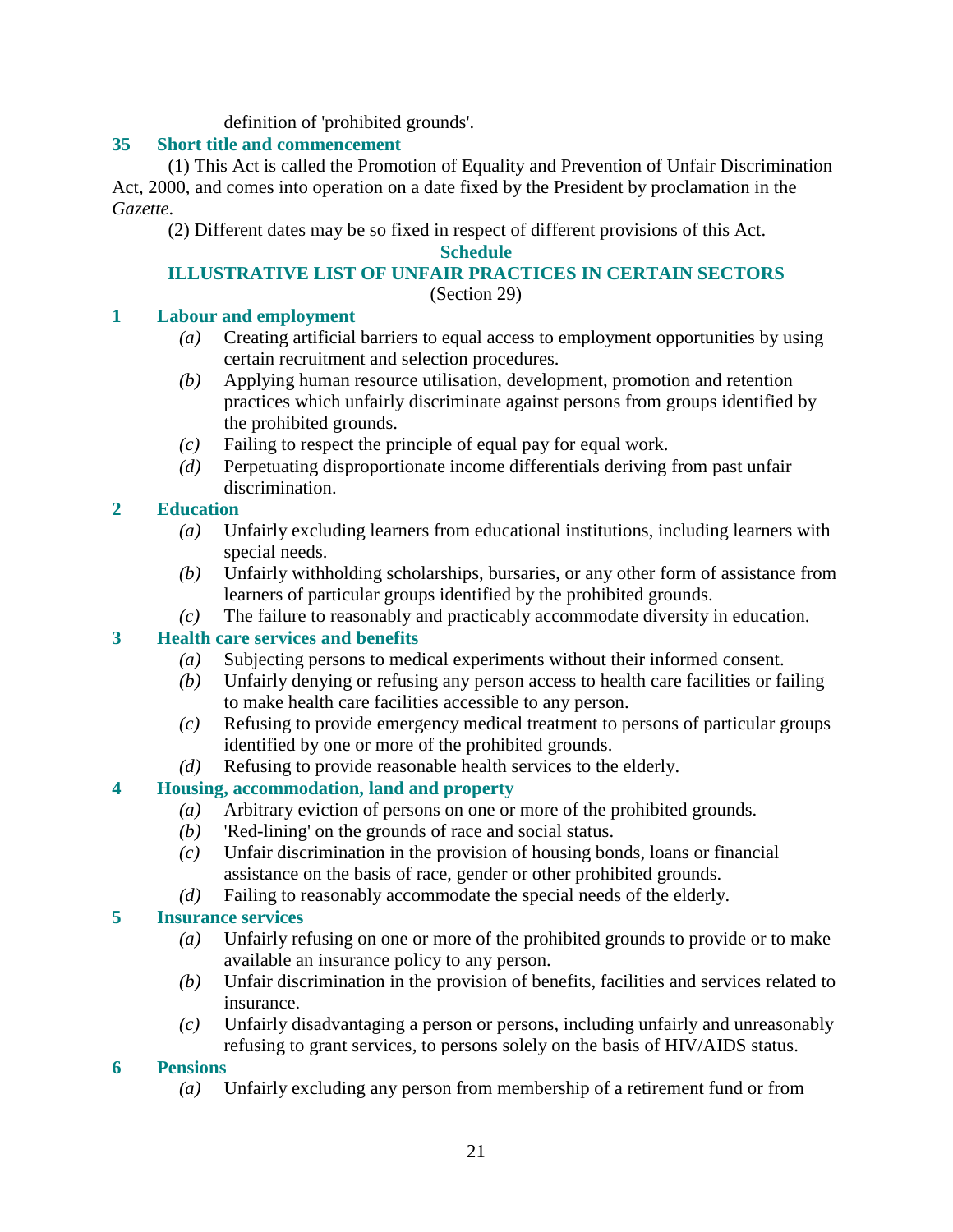receiving any benefits from the fund on one or more of the prohibited grounds.

*(b)* Unfairly discriminating against members or beneficiaries of a retirement fund.

#### **7 Partnerships**

- *(a)* Determining in an unfair discriminatory manner who should be invited to become a partner in the partnership in question.
- *(b)* Imposing unfair and discriminatory terms or conditions under which a person is invited or admitted to become a partner.

#### **8 Professions and bodies**

- *(a)* Imposing conditions that unfairly limit or deny entry into the profession of persons from historically disadvantaged groups.
- *(b)* Unfairly limiting or denying members access to benefits or facilities on the basis of a prohibited ground.

#### **9 Provision of goods, services and facilities**

- *(a)* Unfairly refusing or failing to provide the goods or services or to make the facilities available to any person or group of persons on one or more of the prohibited grounds.
- *(b)* Imposing terms, conditions or practices that perpetuate the consequences of past unfair discrimination or exclusion regarding access to financial resources.
- *(c)* Unfairly limiting access to contractual opportunities for supplying goods and services.

#### **10 Clubs, sport and associations**

- *(a)* Unfairly refusing to consider a person's application for membership of the association or club on any of the prohibited grounds.
- *(b)* Unfairly denying a member access to or limiting a member's access to any benefit provided by the association or club.
- *(c)* Failure to promote diversity in selection of representative teams.

# **PROMOTION OF EQUALITY AND PREVENTION OF UNFAIR DISCRIMINATION AMENDMENT ACT 52 OF 2002**<br>[DATE OF COMM] [DATE OF COMM]

[DATE OF COMMENCEMENT: 15 JANUARY 2003] *(English text signed by the President)* 

#### **ACT**

**To amend the Promotion of Equality and Prevention of Unfair Discrimination Act, 2000, so as to further provide for the training and designation of presiding officers of equality courts for purposes of the Act; to provide for the designation of magistrates' courts as equality courts; to further regulate the training of the clerks of equality courts; and to provide for matters connected therewith.** 

**1** Substitutes section 16 of the Promotion of Equality and Prevention of Unfair Discrimination Act 4 of 2000.

**2** Amends section 17 of the Promotion of Equality and Prevention of Unfair Discrimination Act 4 of 2000, as follows: paragraph *(a)* substitutes paragraphs *(a)* and *(b)*; and paragraph *(b)* adds subsections (2) and (3).

**3** Substitutes section 31 of the Promotion of Equality and Prevention of Unfair Discrimination Act 4 of 2000.

#### **4 Short title**

 This Act is called the Promotion of Equality and Prevention of Unfair Discrimination Amendment Act, 2002.